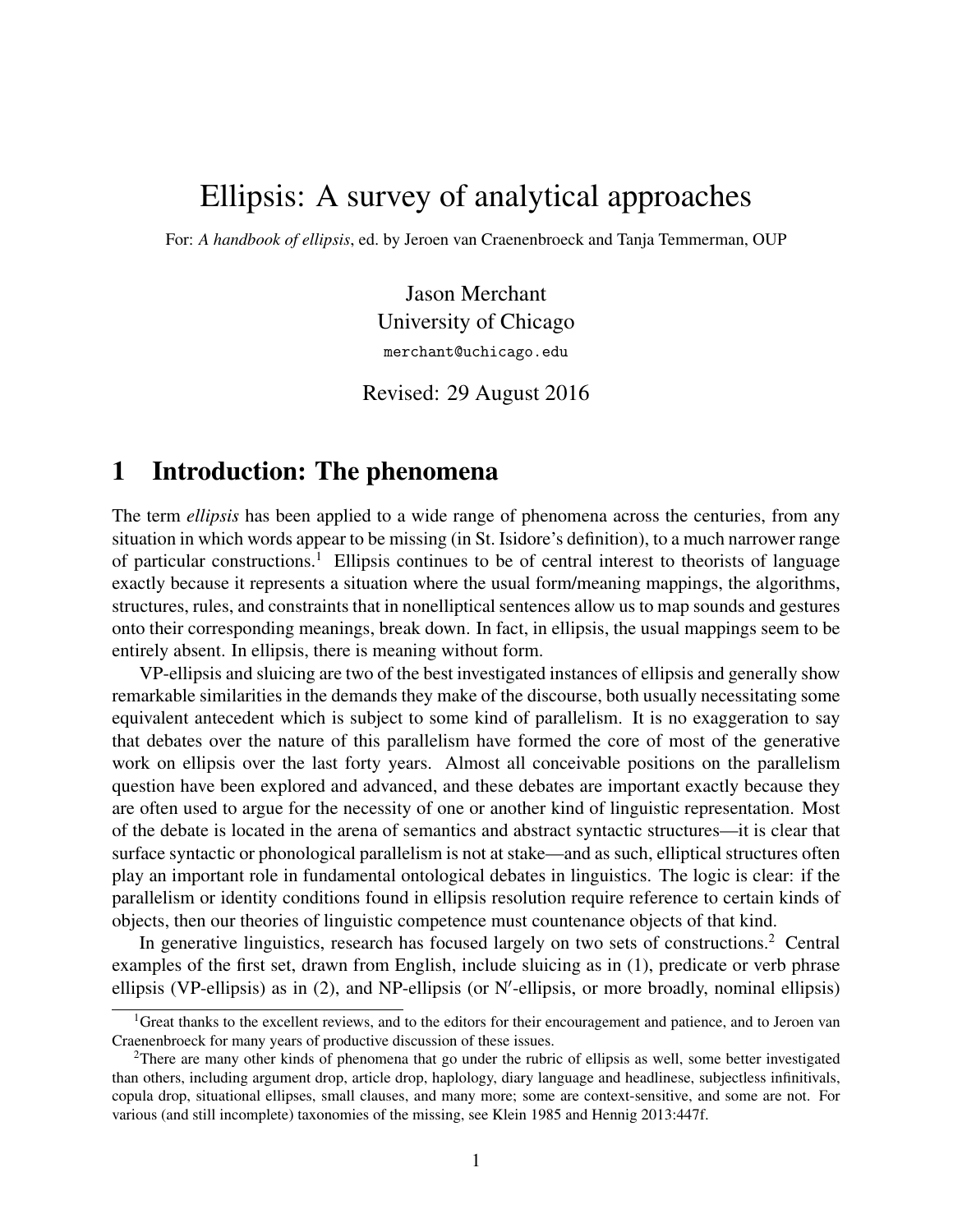as in (3). Ellipsis of at least one of these kinds seems to be found in every language in which it has been looked for, though a systematic cross-linguistic theory of the distribution of ellipsis types remains to be formulated.

- (1) Lauren can play something, but I don't know what.
- (2) Lauren can play the guitar and Mike can, too.
- (3) Lauren can play five instruments, and Mike can play six.

In each case, the second clause can be understood as in (4)-(6).

- (4) Lauren can play something, but I don't know what Lauren can play.
- (5) Lauren can play the guitar and Mike can play the guitar, too.
- (6) Lauren can play five instruments, and Mike can play six instruments.

These three kinds of ellipsis are distinguished as well by the fact that distributional facts lead us to expect to find structural elements corresponding to the perceived interpretations: wh-phrases as in (1) require clausal sources, auxiliaries like *can* in (2) take VP complements, and determinerlike elements such as *six* in (3) require nominal complements. In other words, selectional or subcategorizational properties of particular elements require us to posit elided structures in (1)- (3), if we adopt the null hypothesis that these properties are uniform across (1)-(6).

A second set of constructions in which ellipsis has been invoked include stripping (or 'bare argument ellipsis') in (7), gapping in (8), fragment answers in (9), as well as a host of other cases that fall under the general rubric of 'conjunction reduction':

- (7) a. Lauren can play the guitar, {and Mike, too/and Mike as well/but not Mike}.
	- b. Lauren can play the guitar better than Mike.
- (8) a. Lauren can play the guitar, and Mike the violin.
	- b. Lauren can play the guitar better than Mike the violin.
- (9) Q: Who can play the guitar? A: (Not) Lauren.

All of these structures<sup>3</sup> have been the focus of intense theoretical interest over the past four decades, and vast bibliographies can be compiled for each of the above phenomena. I can make no pretense of bibliographic completeness here, and refer the reader to excellent recent surveys for a more detailed treatment of the literature, especially Hartmann 2000, Johnson 2001, Winkler and Schwabe 2003, Winkler 2005, Goldberg 2005, Reich 2008, van Craenenbroeck 2010b, van Craenenbroeck and Merchant 2013, and the introduction to Johnson 2008. In what follows, I will examine some representative examples of approaches to the above and discuss their relative merits.

In analyzing ellipsis, three questions have occupied much of the literature. The first is given in (10), what I will call the structure question.

(10) In elliptical constructions, is there syntactic structure that is unpronounced?

 $3$ I've omitted pseudogapping, a construction that seems to mix properties of gapping and VP-ellipsis; see Gengel 2013.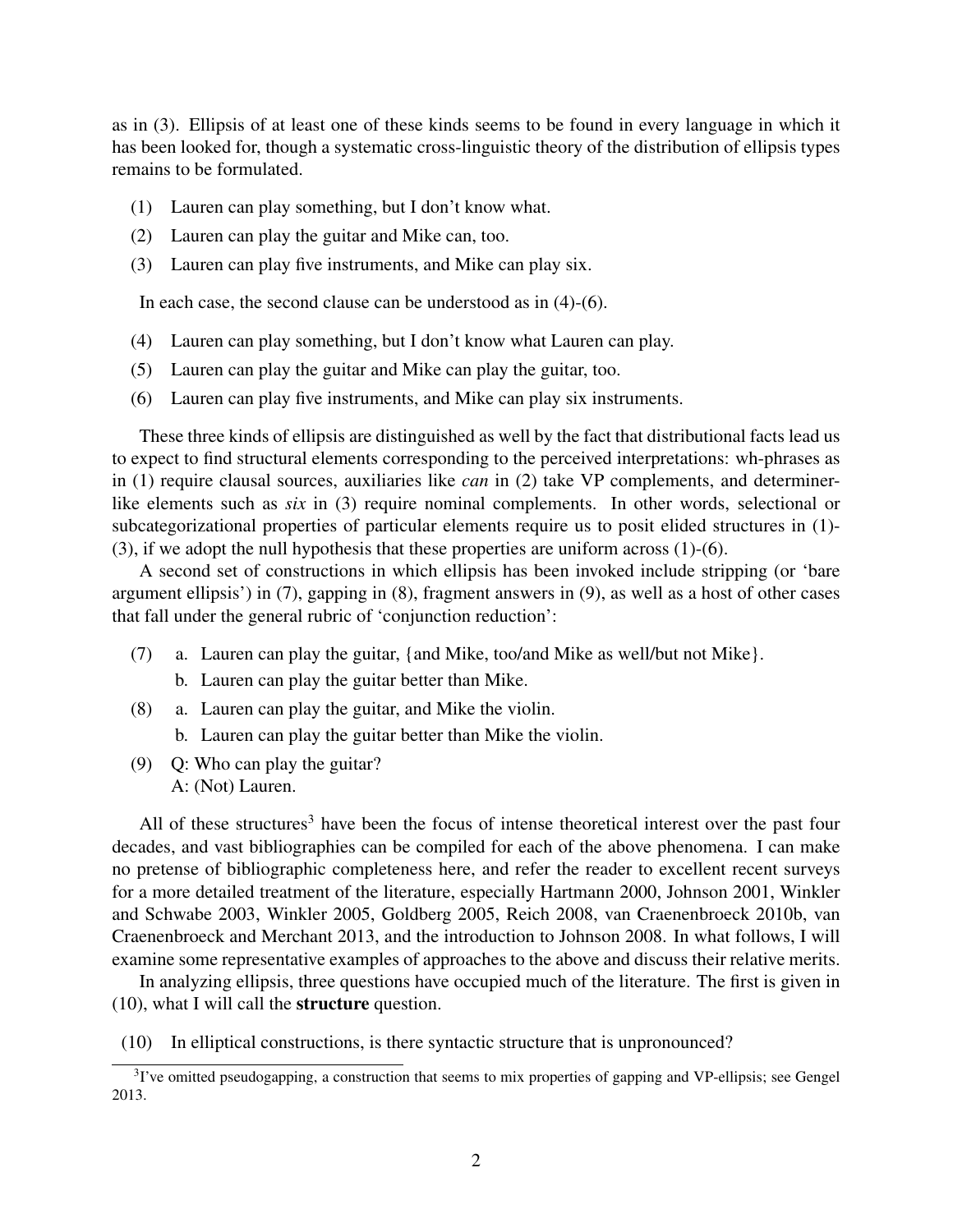The answer that is given to (10) has far-reaching implications for the theory of grammar. If the answer is positive, we must countenance theories of grammars that permit unpronounced phrases and heads. If the answer is negative, there is the possibility that syntax may be 'wyhiwyg' ('what you hear is what you get'), with no unpronounced elements. The debate on this question bears some resemblance to debates in the mid-20th century about the nature of abstractness and the phoneme: there are good reasons to prefer a parsimonious theory of any domain of data, but not at the expense of coverage of the facts. Some of the various strands of evidence that have been brought to bear in attempts to answer (10) are laid out in the next section and compared in detail in sections 3 and 4.

The second major question is what I will call the **identity** question:

(11) What is the relationship between the understood material in ellipsis and its antecedent?

This question has generally been answered in terms of various kinds of posited identity relations: elided material (call it  $XP_E$ ) must be identical or parallel to or resolvable by some antecedent phrase  $(\gamma P_A)$ , where the identity (or parallelism, or resolution) may be semantic or syntactic, or some mix of the two. The various approaches to the identity question are addressed in section 6.

Putting these first two questions schematically, then, we have the following:

- 1. Is there syntax internal to the ellipsis site?
- 2. The understood material is identical to some antecedent. Is the relevant kind of identity syntactic (defined over phrase markers or syntactic derivations of some sort) or semantic (defined over semantic representations or computations of some sort)?

Table 1 organizes a representative selection of the literature by the answers it proposes to these two questions; few if any of the works deal with all kinds of ellipsis: the table assigns them to the various categories based on the kinds of ellipsis they do discuss, though this should not impute to any of them necessarily a uniform theory of ellipsis (most deal only with VP-ellipsis in English). Further, the row labeled 'both' includes theories that are hybrid in various ways involving an admixture of syntactic and semantic requirements, sometimes uniformly, and sometimes varying by construction or context.

======INSERT TABLE 1 HERE==========

A third major question, which so far has not attracted quite the attention the above two questions have, is the licensing question:

(12) What heads or positions or structures allow for 'ellipsis', and what are the locality conditions on the relation between these structures and ellipsis?

The licensing question was traditionally addressed by writing the structural description of a deletion transformation to be sensitive to whatever conditions the theorist thought relevant (for example, in Ross 1969, Sag 1976, and Hankamer 1979). It has been addressed in work that does not assume a transformation of deletion by Zagona 1982, Lobeck 1995, Johnson 2001, Merchant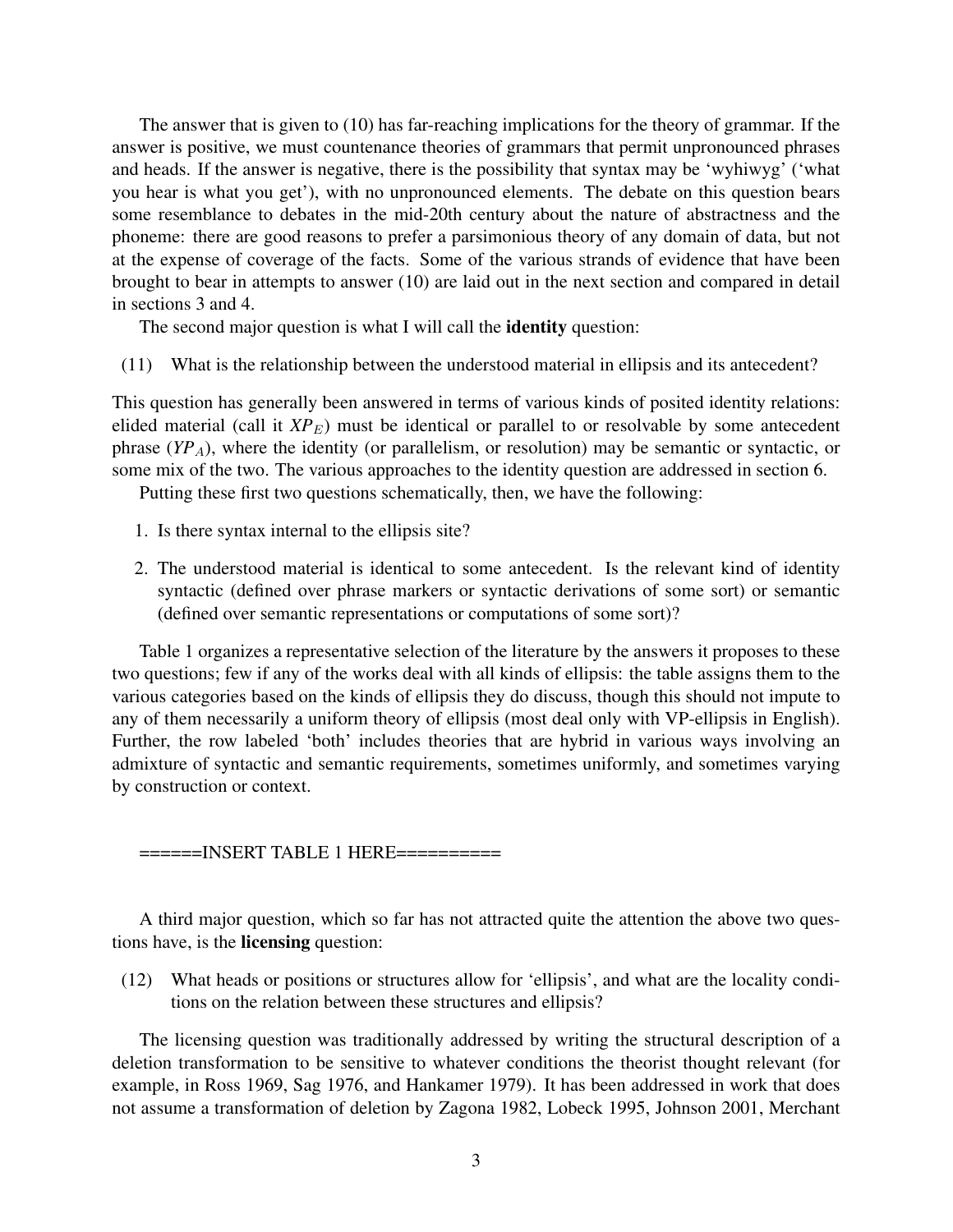|          |                       |              | Is there syntax in the ellipsis site? |                                   |
|----------|-----------------------|--------------|---------------------------------------|-----------------------------------|
|          |                       |              | Yes                                   | N <sub>0</sub>                    |
| identity | ä<br>mtactic<br>semar | Syntactic    | Sag 1976, Williams 1977,              |                                   |
|          |                       |              | Fiengo & May 1994,                    | $N/A$ (incoherent)                |
|          |                       |              | Chung et al. 1995,                    |                                   |
|          |                       |              | Fox 2000, etc.                        |                                   |
|          |                       | Semantic     | Sag and Hankamer 1984,                | Keenan 1971, Hardt 1993,          |
|          |                       |              | Merchant 2001,                        | Dalrymple et al. 1991,            |
|          |                       |              | van Craenenbroeck 2010b,              | Ginzburg $&$ Sag 2000,            |
|          |                       |              | Aelbrecht 2010, etc.                  | Culicover & Jackendoff 2005, etc. |
|          |                       | <b>B</b> oth | Kehler 2002, Chung 2013,              | N/A (incoherent)                  |
|          |                       |              | Merchant 2013d                        |                                   |

Table 1: Some previous research on the two ellipsis questions

2001, Aelbrecht 2010, van Craenenbroeck 2010b,van Craenenbroeck and Lipták 2013, and Miller 2011; all but the last owe a great debt to Lobeck 1995, whose approach is based on a kind of Empty Category Principle applied to a null *pro*-like element.

# 2 Approaches to the syntax of ellipsis

The reasons for theoretical interest in elliptical structures is obvious: in each case, the usual formmeaning correspondence appears to break down—there is meaning in ellipsis without form. In broad terms, there have been two answers to the puzzle posed by ellipsis structures: the nonstructural and the structural. The nonstructural approach responds by supplementing the theory of meanings, creating or exploiting devices that can generate meanings in the absence of syntactic structure. The structural approach places the burden on the syntax, and claims that the meanings are derived by (ideally all and only) the mechanisms at play in other contexts; it distinguishes itself from the nonstructural approach by positing structure which is not pronounced. Within structural approaches, two main lines of investigation can be distinguished: those that posit essentially ordinary syntax, subject to some kind of 'deletion' to render the syntax unpronounced, and those that posit a null lexical element which is replaced or identified at some level of representation not relevant to the pronunciation (at LF or in some semantic/pragmatic component). Schematically, these various tacks can be distinguished by their answers to the following questions (see also Winkler and Schwabe 2003 and Stainton 2006 for more detailed taxonomies):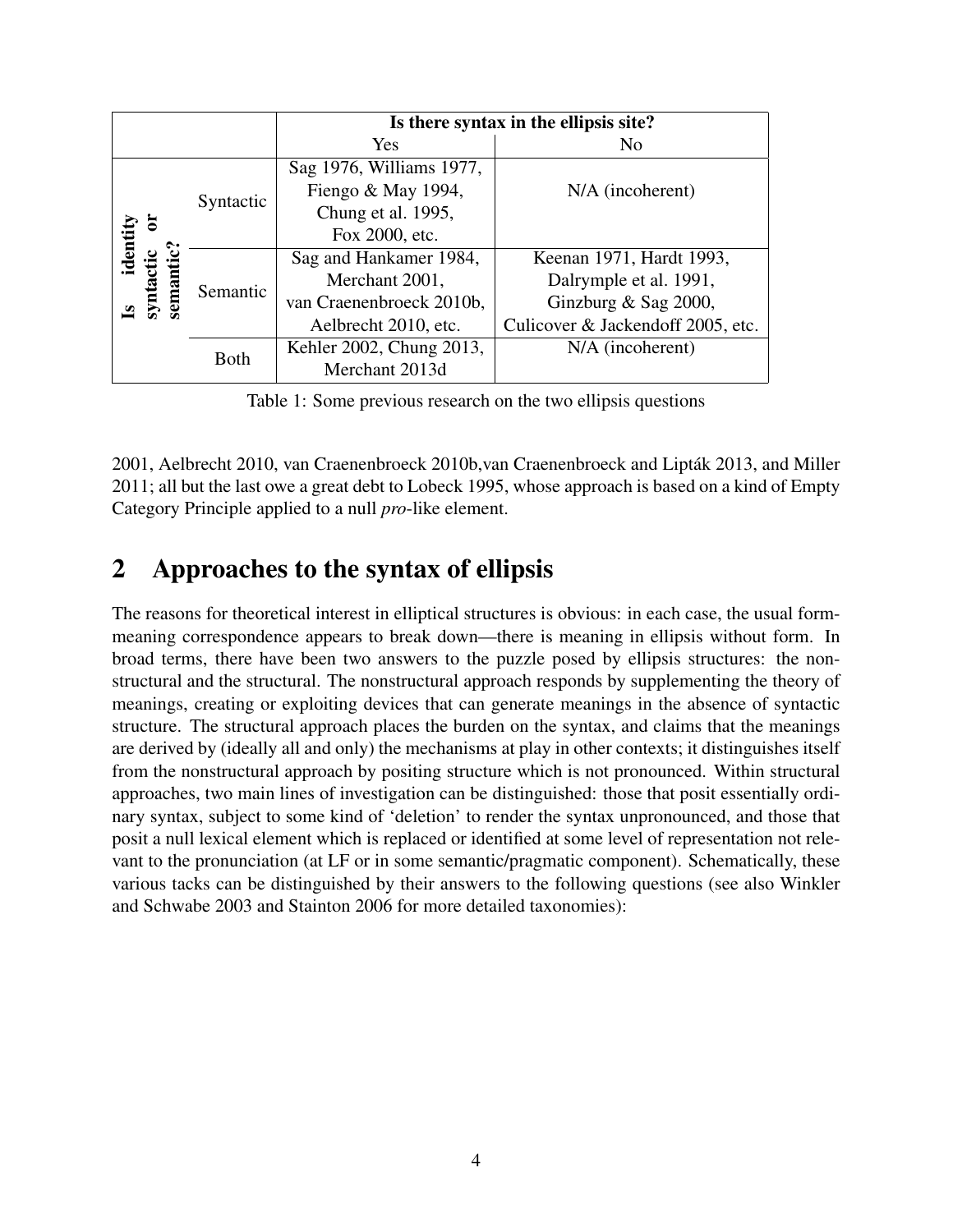

Recent advocates of nonstructural approaches to ellipsis include Ginzburg and Sag 2000 and Culicover and Jackendoff 2005. Concretely, they propose that e.g., a sluicing example like that in (4) contains no syntactic material corresponding to the usual clausal source for wh-phrases. Instead, the wh-phrase is the sole daughter of an S node which is the complement to *know*:

(14) John can play something, but I don't know  $\lfloor s \text{ what } \rfloor$ .

The S node in this account, which has the construction type *sluiced-interrogative-clause*, is endowed with featural machinery designed to account for the observed interpretation (among other things). Culicover and Jackendoff's approach is similar: for them, the S node is notated 'IL' (for indirect licensing) and the wh-phrase is an orphan; the semantics then is constructed with a free variable F whose value is constructed from the context via 'indirect licensing'.

(15) Syntax:  $[s \text{ what}^{ORPH}]^{IL}$  Semantics: Q[F(what)]

Among structural approaches, those that do not implement deletion on the PF side of the derivation either posit null elements in the syntax or deletion of syntactic elements. On theories with null elements, either the null element is a single, designated terminal, as in Hardt 1993 and Lobeck 1995, or there are a plethora of null elements, as in Wasow 1972 and Ludlow 2005. These two options assign the structures in  $(16a,b)$  to examples like  $(4)$  as the representations that feed pronunciation.

(16) a. I don't know  $[_{CP}$  what  $[_{IP}$  e ]] (Spell-Out) b. I don't know  $\begin{bmatrix} C_P \text{ what}_4 \end{bmatrix}$   $\begin{bmatrix} P & e_1 & e_2 & e_3 & t_4 \end{bmatrix}$ 

The null elements are either replaced by an operation of structure copying before the structure is interpreted, yielding (17) (as in Wasow 1972, Shopen 1972, Williams 1977, Fiengo and May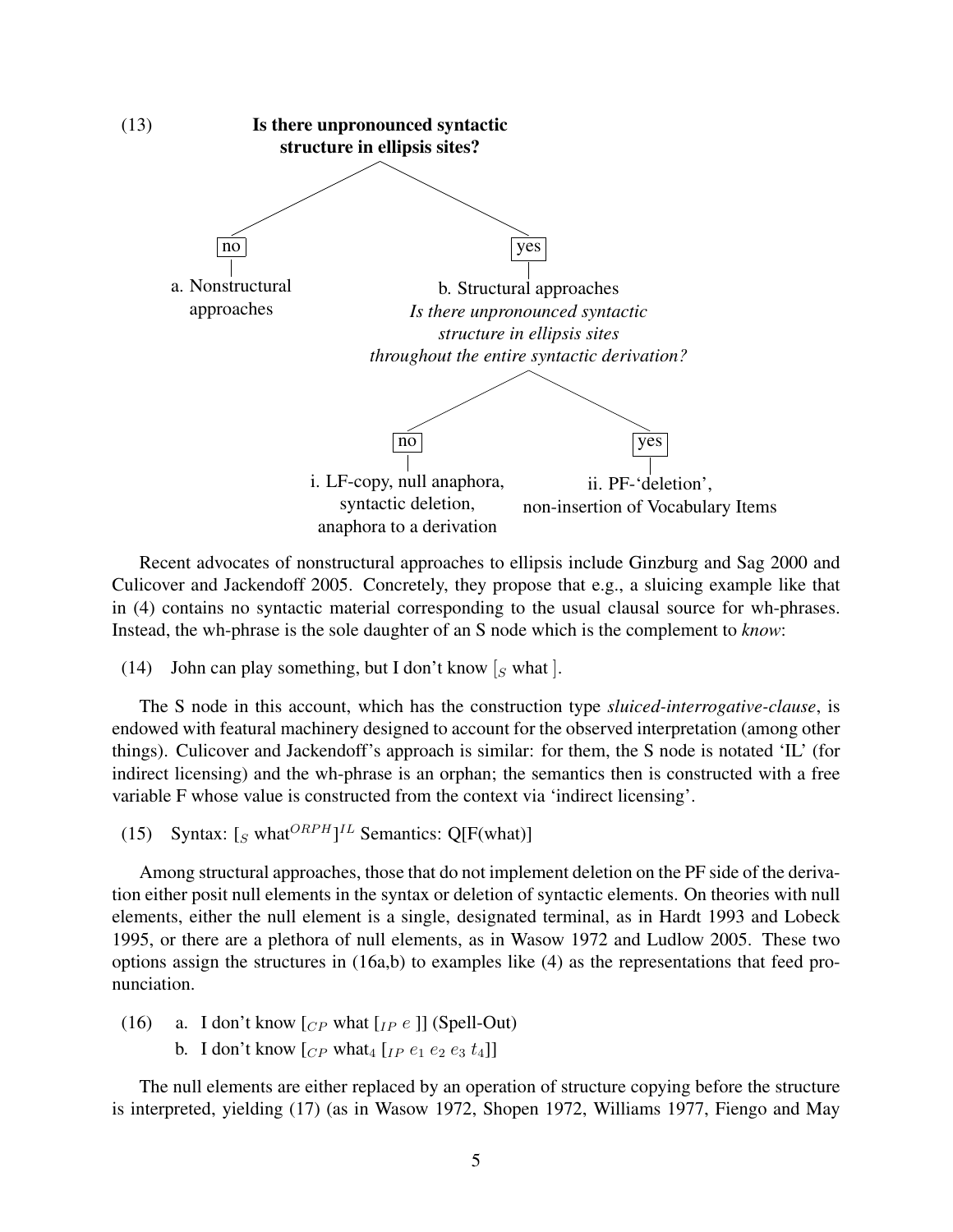1994, Chung et al. 1995, Lappin 1999, Fortin 2007), or are interpreted by nonsyntactic algorithms for anaphoric elements (as in Hardt 1993 and Merchant 2014).<sup>4</sup>

(17) I don't know  $\begin{bmatrix} C_P \end{bmatrix}$  what<sub>4</sub>  $\begin{bmatrix} I_P \end{bmatrix}$  John can play  $t_4$   $\begin{bmatrix} I_P \end{bmatrix}$  (LF/interpreted structure)

Finally, we find the traditional generative solution to ellipsis, in which syntactic structures are subject to nonpronunciation, either as the result of some operation of deletion (which operates either in the syntax before Spell-Out or after Spell-Out in the derivation to PF, as variously in Ross 1969, Sag 1976, Hankamer 1979, Lasnik 2001, Saab 2009, Baltin 2012, Kobele 2012, Merchant 2015b) or as a phonological reflex of prosodic algorithms (in the  $PF \rightarrowphi$ phonology mapping or in the phonology sensu stricto, as in Merchant 2001, Johnson 2004, van Craenenbroeck 2010b, Aelbrecht 2010, and others). Under such approaches, a sluiced clause appears as follows, where angled brackets enclose 'deleted' or, more neutrally, unpronounced material:



For the most part, the differences between the various implementations seem to be fairly minor, though important for certain architectural deliberations. These differences are taken up in more detail in section 5 below.

It is also important to note that several authors have proposed revisiting and maintaining the 'surface' vs. 'deep' anaphoric dichotomy of Hankamer and Sag 1976, allowing for the possibility that certain 'surface' anaphors (including relatives of VP-ellipsis and perhaps VP-ellipsis itself) may be due to deletion or replacement at PF alongside 'deep' anaphors (null or overt), such as those found in Null Complement Anaphora or exophoric fragments (see Sag and Hankamer 1984, Merchant 2010, Baltin 2012, Bentzen et al. 2013, Miller and Pullum 2013, Merchant 2013c, 2014).

#### 2.1 Structural and nonstructural approaches compared

How does one decide whether some piece of syntactic structure is or isn't there, particularly when that structure in any case does not lead to any pronounced difference? Indirectly, by necessity. Detecting and arguing for such 'missing' structures is analogous to searching for and determining the properties of a black hole: one can tell it's there only by its effects on surrounding material. The logic of the hunt for elided structure is similar. If one finds effects that seem to be due to missing material, there is an argument that such structure exists. In other words, if effects are found which we would otherwise attribute to properties of structure X in similar, nonelliptical, cases, but structure X is, by hypothesis, internal to the ellipsis site, then X exists. If, on the other hand, expected properties are missing, one could conclude that structure X is absent.

Structural approaches are based on what I call connectivity effects; nonstructural approaches take their lead from nonconnectivity effects. Connectivity effects occur when some part of the

<sup>&</sup>lt;sup>4</sup>Kobele 2015 presents a system where the parser looks for memoized antecedents; the grammar, however, generates elided structures with an operation of deletion.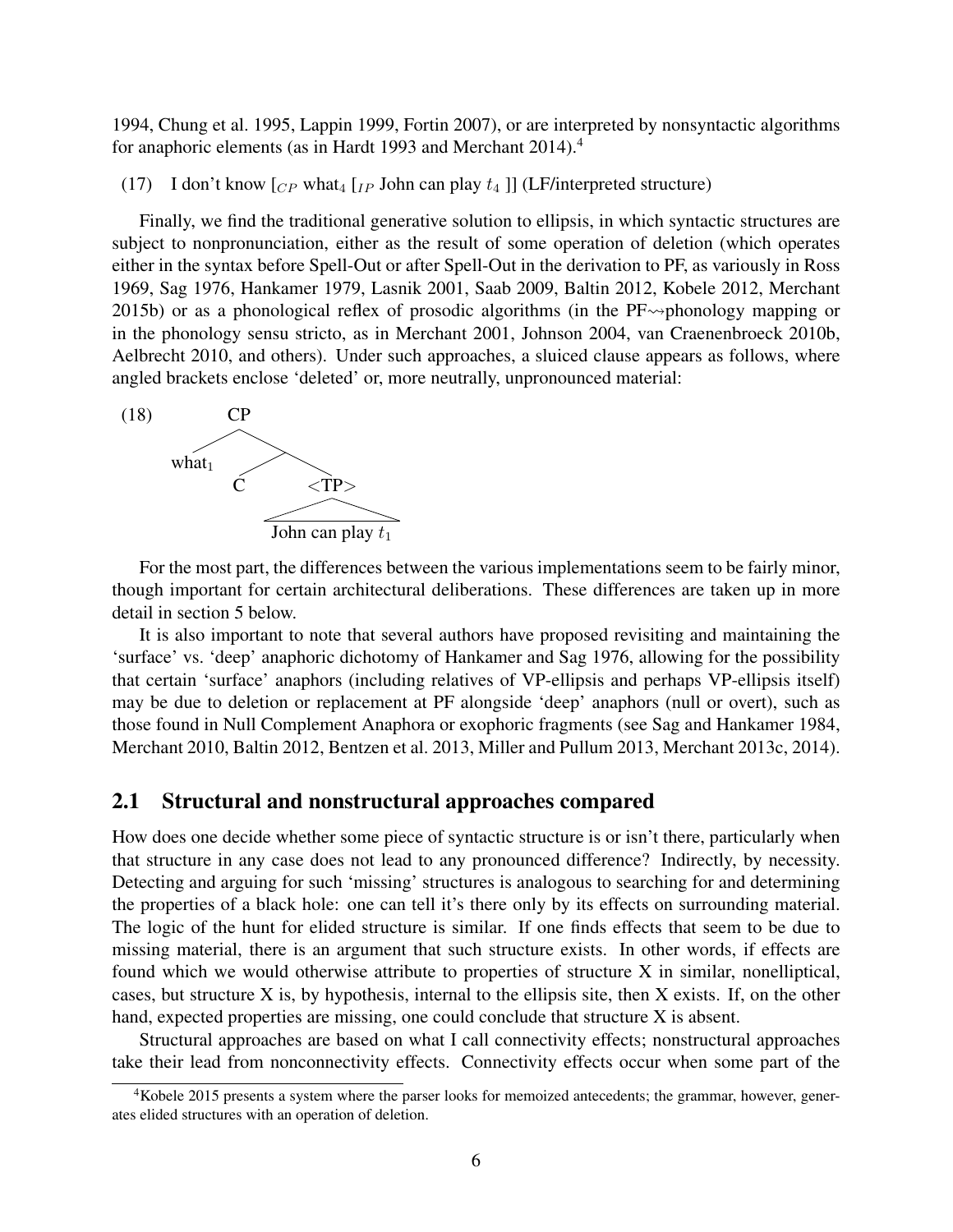clause that contains the ellipsis shows 'connectivity' to some other, supposed, unpronounced part; nonconnectivity is when this does not occur, despite a prior expectation that it would. In what follows, the main lines of evidence for each approach are presented.

# 3 Evidence for structure in ellipsis

There are more than thirteen sets of facts which have been used to argue for unpronounced structure in ellipsis: lower origin effects, locality effects, P-stranding effects, case matching effects, agreement effects, the distribution of complementizers, of infinitivals, and of predicate answers, binding theoretic effects (Ott 2014, Ott and de Vries 2015), the presence of intermediate reconstruction effects in sluicing (Agüero-Bautista 2007), the facts of 'spading' (which shows evidence for an underlying cleft, as van Craenenbroeck 2010b argues), the licensing of parasitic gaps inside ellipses (Yoshida et al. 2015a), the existence of syntactic priming effects (Xiang et al. 2014), and others. In the remainder of this section, I briefly illustrate the facts from the first eight sets, and refer the reader to the literature just cited for the last five and others.

## 3.1 Lower origin effects

A variety of elements can be moved out of putative ellipsis sites. However such dependencies are analyzed, they involve an origin site (or tail to a chain, or an equivalent device) inside the ellipsis site. Such moved elements include A' elements (interrogative phrases, relative pronouns, topicalized phrases, comparative operators, etc.), A-moved elements (subjects of passives, raising verbs, and unaccusatives), and head elements. Examples of the first are plentiful in sluicing, antecedentcontained deletions, and comparative ellipsis; examples of A-moved elements are equally easy to find (see Aelbrecht 2010). The following is an example of a topicalized phrase that is across-theboard extracted from an elided VP (from Wallace Stegner's 1987 novel *Crossing to Safety*):

(19) But *De Amicitia* I could make a stab at, and could have at any time in the last thirty-four years.

For head movement, careful work on a series of constructions has shown that certain languages with verb movement also have verb phrase ellipsis, resulting in structures in which the verb is stranded outside the VP (verb-stranding verb phrase ellipsis), or more generally, X-stranding XP-ellipsis, as dubbed by Lipták and Saab 2014. Representative work includes Huang 1988, Mc-Closkey 1991, Cyrino and Matos 2002, 2005, Goldberg 2005, Gribanova 2013a, 2013b, Lopes and Santos 2014, Thoms 2014, Bennett et al. 2015. The clearest kind of example comes from a language that lacks pro-drop, topic-drop, or other processes that license null arguments of finite verbs, yet still have verb movement; the best known such case is that of Irish (example from McCloskey 1991:273), which is VSO in finite clauses, with the verb moving to a position outside the verbal projection whose specifier hosts subjects:

(20) Dúirt mé go gceannóinn é agus cheannaigh. said I that buy.Condit.1s it and bought 'I said that I would buy it and I did.'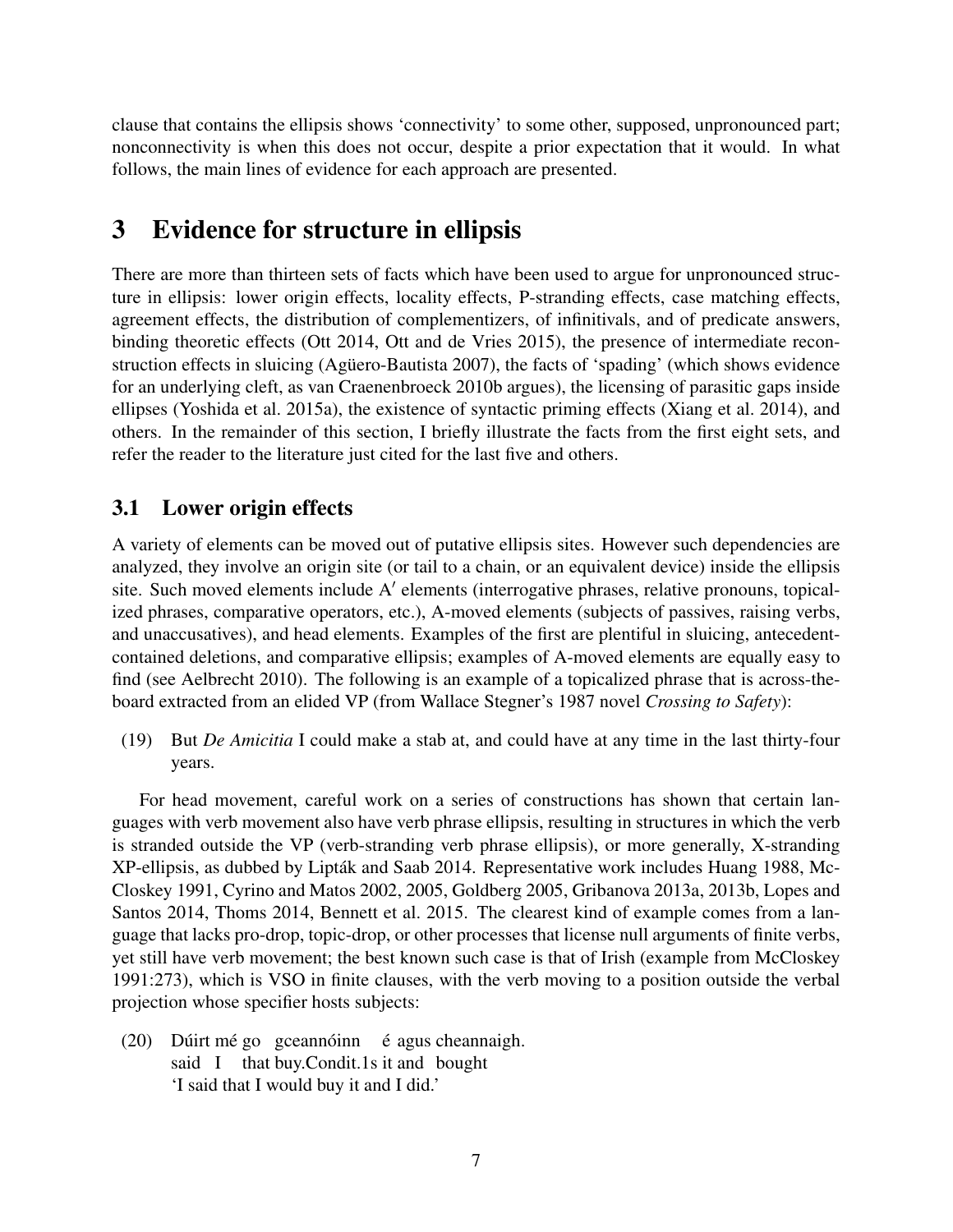As McCloskey shows, it is extraordinarily difficult to reconcile such examples with what is known of the grammar of Irish verbs and arguments without positing an ellipsis that targets a verbal projection whose head has been extracted to a position outside the ellipsis site.

## 3.2 Locality effects

The evidence from locality effects is distributed across a number of domains, but all of it has the same basic form: some kind of locality constraint (typically but not exclusively island constraints) are observed to hold of elements whose putative origin site is inside the understood missing material. If *any* of these island constraints are due to restrictions on syntactic (broadly speaking) representations, then their presence in elliptical structures argues that those representations must be present.

## 3.2.1 VP-ellipsis

The first set of locality effects come from VP-ellipsis, where relative operators, wh-phrases, topicalized phrases, parasitic gap operators, and comparative operators all show sensitivity to islands, even when the tail of the dependency is inside an ellipsis site. The examples below are culled from and discussed in Sag 1976, Haïk 1987, Postal 2001, Lasnik 2001, Fox and Lasnik 2003, Kennedy and Merchant 2000, and Merchant 2001, 2008.

- (21) a. \*I read every book you introduced me to a guy who did.
	- b. \*Abby wants to hire someone who speaks a Balkan language, but I don't remember which (Balkan language) Ben does. <want to hire someone who speaks *t* >
	- c. \*Abby knows five people who have dogs, but cats, she doesn't <know five people who have >.
	- d. \*Which film did you refuse to see because Roger was so revolted when he did after renting?<sup>5</sup>

## 3.2.2 Fragment answers

Similar effects are found in some fragment answers to implicit salient questions, as discussed in Morgan 1973, Merchant 2004, Arregi 2011, Temmerman 2013, Weir 2014, Griffiths and Lipták 2014, and Barros et al. 2015 (though section 4.1.2 below for complications).

- (22) a. Will each candidate talk *about taxes*?
	- b. No, *about foreign policy*.
	- c. No, each candidate will talk *about foreign policy*.
- (23) a. Did each candidate<sub>2</sub> agree on who will ask him<sub>2</sub> *about taxes* (at tonight's debate)?
	- b. \*No, *about foreign policy*.
	- c. No, each candidate<sub>2</sub> agreed on who will ask him<sub>2</sub> *about foreign policy* (at tonight's debate).

<sup>5</sup>As Postal 2001 discusses, it is important to have a parasitic gap in this example, as it forces the missing VP to host a wh-trace, yielding the observed island effect. Without the parasitic gap, this example would be acceptable, as an example of 'vehicle change' (see Fiengo and May 1994).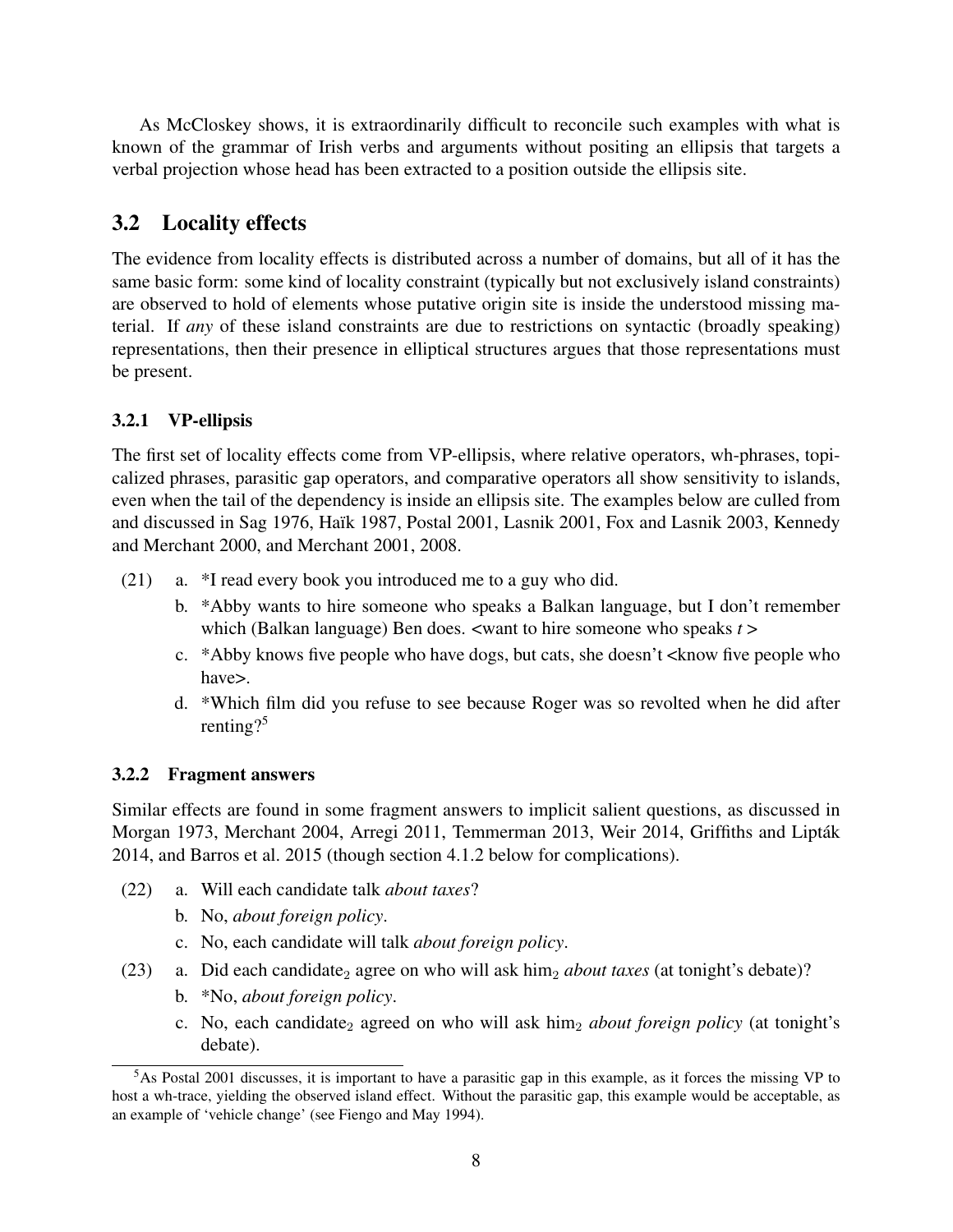### 3.2.3 Stripping/Bare Argument Ellipsis

Examples of 'stripping', whose analysis appears to have much in common with that of fragment answers, show a locality effect between the correlate and the 'bare argument' (in Reinhart 1991's term; see Depiante 2001, Lechner 2001, Merchant 2009, Wurmbrand 2013, Yoshida et al. 2015b).

- (24) a. The man stole *the car* after midnight, but not *the diamonds*.
	- b. \*They caught the man who'd stolen *the car* after searching for him, but not *the diamonds*.

### 3.2.4 Gapping

Gapping, which is probably just a version of stripping with more than one remnant, unsurprisingly behaves like stripping in this regard as well (Johnson 1996, Johnson 2009, Coppock 2001, Winkler 2005, Toosarvandani 2013):

- (25) \*Some wanted to hire the woman who worked on Greek, and others Albanian.
- (26) \**She* discussed my question which *letters* we wrote and *he* which *books*. (Winkler 2005:61 (22b))

### 3.2.5 Contrast sluicing

Finally, note that even when a sluiced wh-phrase has an explicit correlate, we still find locality effects when the relation between the correlate and the wh-phrase is one of contrast, as originally noted in Merchant 2008:148: "Sluicing with indefinite correlates repairs islands, but Sluicing with focused correlates does not."

- (27) She knows a guy who has *five dogs*, but I don't know how many *cats*.
	- a. = <he [=the guy who has the five dogs] has *t*>
	- b.  $\neq$  <she knows a guy who has *t*  $\geq$

See also Merchant 2001, Vicente 2008, Griffiths and Lipták 2014, and Barros et al. 2015 (and note that accounting for the full range of facts requires something like MaxElide, as Merchant 2008:152 and Fox and Lasnik 2003:153 fn 10 point out, *pace* Messick and Thoms 2016).

## 3.3 The P-stranding generalization

The third major strand of evidence for structure internal to ellipsis sites comes from the distribution of preposition-stranding under wh-movement out of putative ellipsis sites cross-linguistically. Both under sluicing and in fragment answers, there is a strong (if not always perfect, apparently not random or accidental) correlation between languages that allow P-stranding in non-elliptical contexts and in sluicing/fragment answers. If what regulates P-stranding cross-linguistically is some kind of morphosyntactic condition, and not due to differing semantics across languages (an assumption I know of no serious challenge to; see Abels 2003 for insightful discussion), then the fact that this correlation holds in seemingly elliptical contexts is quite telling.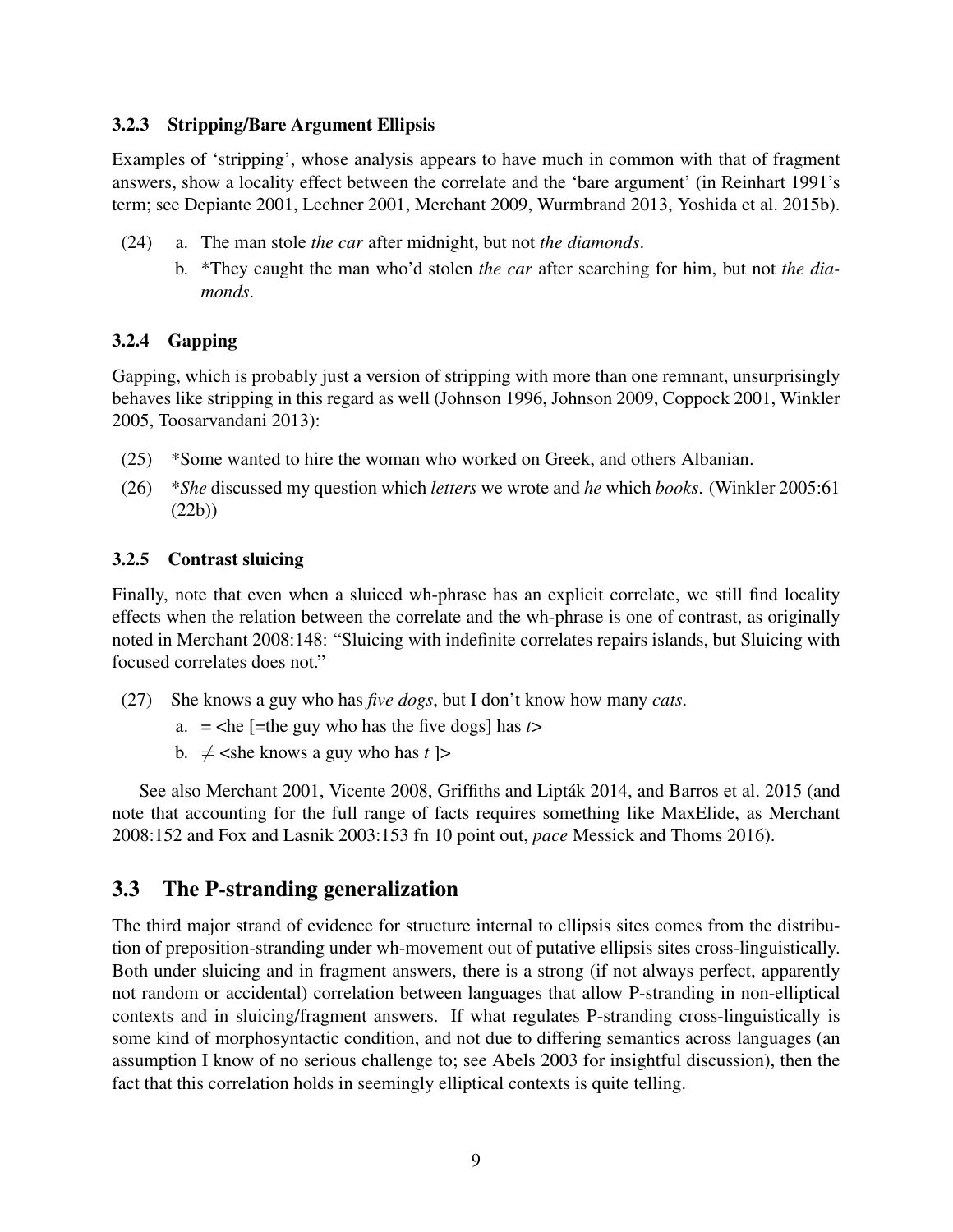Sluicing data from representative languages is given here, reproduced from Merchant 2001; (28) represents P-stranding languages (as seen in the (b) controls), while (29) illustrates non-Pstranding languages.

#### (28) English

- a. Peter was talking with someone, but I don't know (with) who(m).
- b. Who was he talking with?
- (29) Greek
	- a. I Anna milise me kapjon, alla dhe ksero \*( me) pjon. the Anna talked with someone but not I.know with who
	- b. \* Pjon milise who talked.3s with me?

This parallelism is expected on structural approaches, since the grammatical constraints that govern preposition-stranding will be operative in these (elliptical) structures as well.

The parallelism, however, is far from perfect, and numerous empirical caveats to this generalization have been raised in the recent literature: see section 4.3 below.

## 3.4 Case matching

As first pointed out in Ross 1969, case matching effects found in sluicing (and fragment answers, Merchant 2004, and contrastive left-dislocation, Ott 2014) are straightforwardly accounted for if the relevant case assigners are syntactically present, though unpronounced. Ross's particular example comes from German, where *schmeicheln* 'flatter' assigns dative, while *loben* 'praise' assigns accusative:

#### (30) German

a. Er will jemandem he wants someone.DAT flatter schmeicheln, aber sie wissen nicht, { \*wer but they know not who.NOM who.ACC / \*wen / wem }.

who.DAT

'He wants to flatter someone, but they don't know who.'

b. Er will jemanden he wants someone.ACC praise but they know not loben, aber sie wissen nicht, { \*wer who.NOM who.ACC / wen / \*wem}. who.DAT

'He wants to praise someone, but they don't know who.'

See Barros 2014 for fuller discussion of case matching that appears to hold even in certain cases where we would expect a cleft or other non-isomorphic source.

## 3.5 Complementizer deletion

If fragment answers involve ellipsis (Morgan 1973) preceded by movement of the fragment out of an elided clause (Merchant 2004, Merchant et al. 2013; see also Thoms 2016), then the following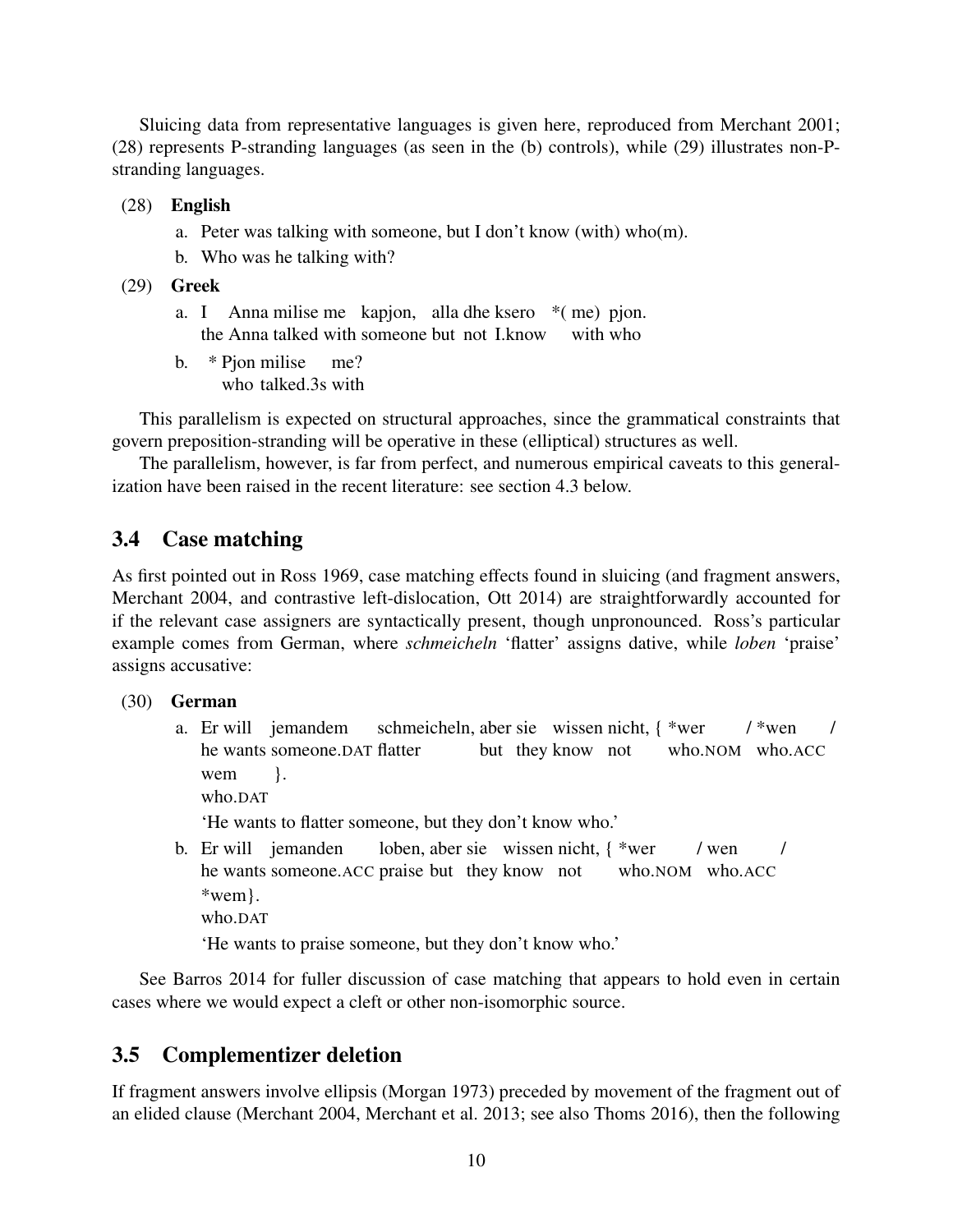pattern is accounted for, given that displaced complementizer phrases require overt complementizers. (The well-formed response variant that lacks that initial complementizer in (32) is not elliptical: it is an indirect answer, not a direct answer; see Merchant et al. 2013 for discussion of this difference.)

- (31) What does no-one believe?
	- #(That) I'm taller than I really am.
	- a. No-one believes (that) I'm taller than I really am.
	- b. \*(That) I'm taller than I really am, no-one believes.
- (32) What are you ashamed of? (That) I ignored you.
	- a. \*I'm ashamed of that I ignored you.
	- b. That I ignored you, I'm ashamed of.

## 3.6 Infinitivals: Raising vs. control

A similar distinction is found in the distribution of short answers using infinitival clauses: only control infinitivals can be clefted, and only control infinitivals can serve as fragment answers (Merchant 2004).

- (33) a. \*It's [to get asylum in Europe] that the refugees tend.
	- b. Q: What do the refugees tend to do? A: \*To get asylum in Europe.
- (34) a. It's [to get asylum in Europe] that the refugees want.
	- b. Q: What do the refugees want to do? A: To get asylum in Europe.

This is expected if the control CP can be fronted, but the raising TP cannot be; see Landau 2013.

## 3.7 Predicate answers

Finally, predicate answers show a distribution which is somewhat puzzling if the connection between question and answer is mediated solely be some semantic/pragmatic relation, and not by syntactic structure (Hankamer 1979, Merchant 2004).

- (35) a. A: What did he do for his sister? B: Funded \*(her).
	- b. \*He did funded her for his sister.

As Hankamer 1979 pointed out using slightly different terms, the minimal fragment answer to a question whose semantics demand only an element of type *<e,et>*, for example, cannot be answered with a simple verb (of type *<e,et>*). Instead, the minimal fragment must be a VP (of type *<et>*), despite therefore necessarily including redundant, given information (in the form of the pronoun). This pattern is expected if the short answer involves movement of a phrase to a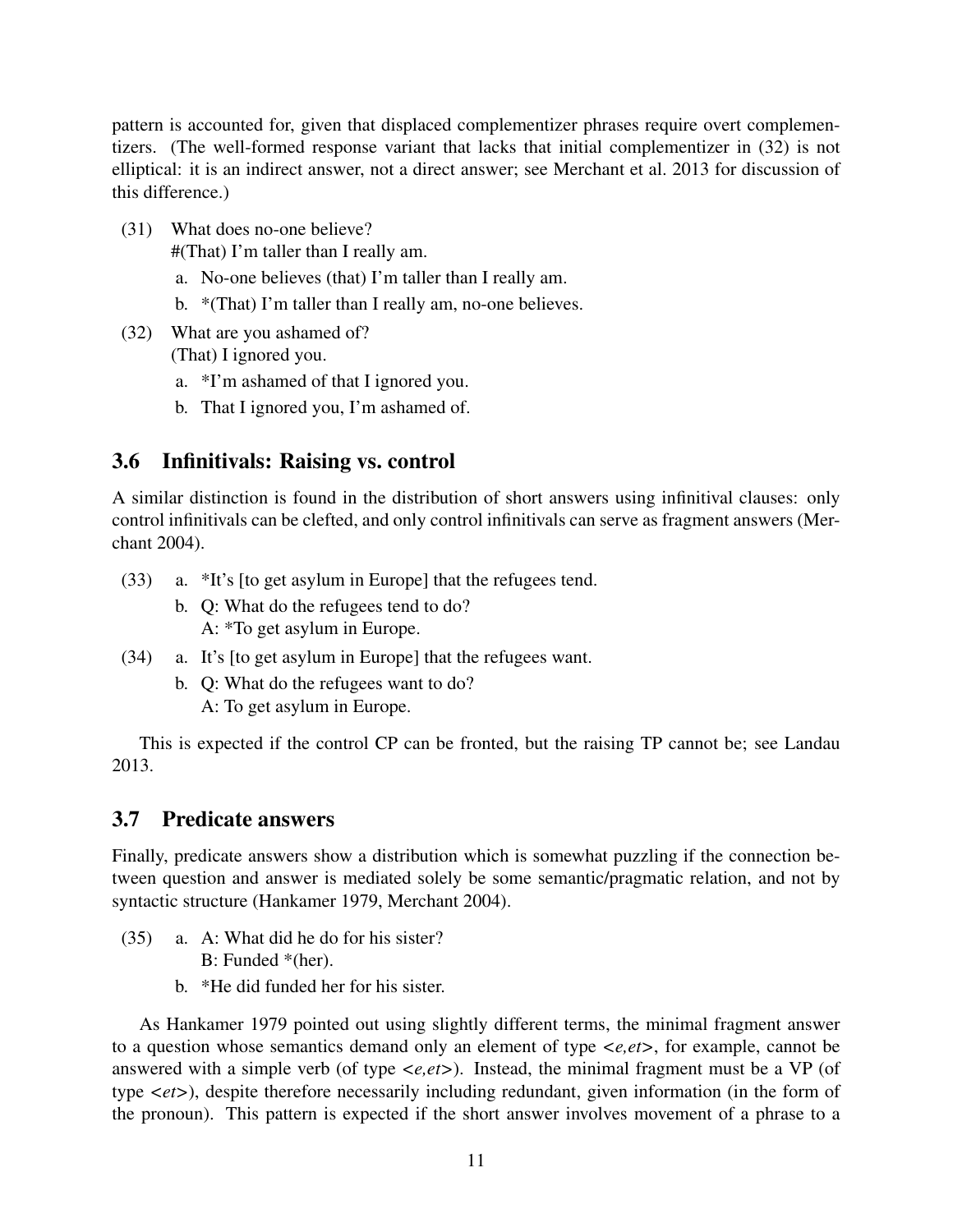clause-peripheral position: since English lacks long head movement (and also remnant topicalization of VPs, as Müller 1998 discusses), only the entire VP will be available to form the answer. On nonstructural approaches that base-generate words subject only to semantic or pragmatic answerhood conditions, this restriction is mysterious. Equally mysterious for theories that impose category matching between the wh-phrase and the answer (such as Jacobson 2016) is well-formedness of a tensed VP *funded her* where such a VP is ill-formed as the complement of a tensed *do*, shown in (35b). Overall, these facts point to the conclusion that constraints on form—mediated by structure—are active in elliptical constructions.

## 3.8 Agreement triggers

Targets of agreement can be controlled by elements internal to putative ellipsis sites: this is well documented for predicate ellipses and certain kinds of nominal ellipsis (see Saab 2009, Merchant 2013a, 2014, Saab and Lipták To appear) and can be seen also in the following set of data. Subjectverb agreement in English for number does not always track notional or semantic number: pluralia tantum such as *nuptials* trigger plural agreement on the verb, unlike its singular synonym *wedding*:

- (36) a. Beth's wedding was in Bond Chapel, and Rachel's wedding was in Rockefeller Chapel.
	- b. Beth's nuptials were in Bond Chapel, and Rachel's nuptials were in Rockefeller Chapel.

Nominal ellipsis preserves the syntactic properties of agreement:

- (37) a. Beth's wedding was in Bond Chapel, and Rachel's was in Rockefeller Chapel.
	- b. Beth's nuptials were in Bond Chapel, and Rachel's were in Rockefeller Chapel.
- (38) a. \*Beth's wedding was in Bond Chapel, and Rachel's were in Rockefeller Chapel.
	- b. \*Beth's nuptials were in Bond Chapel, and Rachel's was in Rockefeller Chapel.

Agreement thus appears to be sensitive to unpronounced structure: the grammatical plural feature on the antecedent of the ellipsis, *nuptials*, must be encoded locally in the NP subject to ensure plural agreement.

As Culicover and Jackendoff (2005:11 fn 8) put it, the presence of these kinds of connectivity effects would represent "impressive evidence of the reality of the invisible structure" (while reporting that they don't find consistent island effects in cases like (23b), they don't consider the remaining facts).

The conclusion pointed to by the above kinds of data would seem to be that there is (regular, but unpronounced) syntactic structure inside ellipsis sites.

# 4 Evidence against structure in ellipsis

Some kinds of data, however, seem to point to the opposite conclusion: that there is no structure inside ellipsis sites (at least no structure that has the properties of its putative nonelliptical counterpart).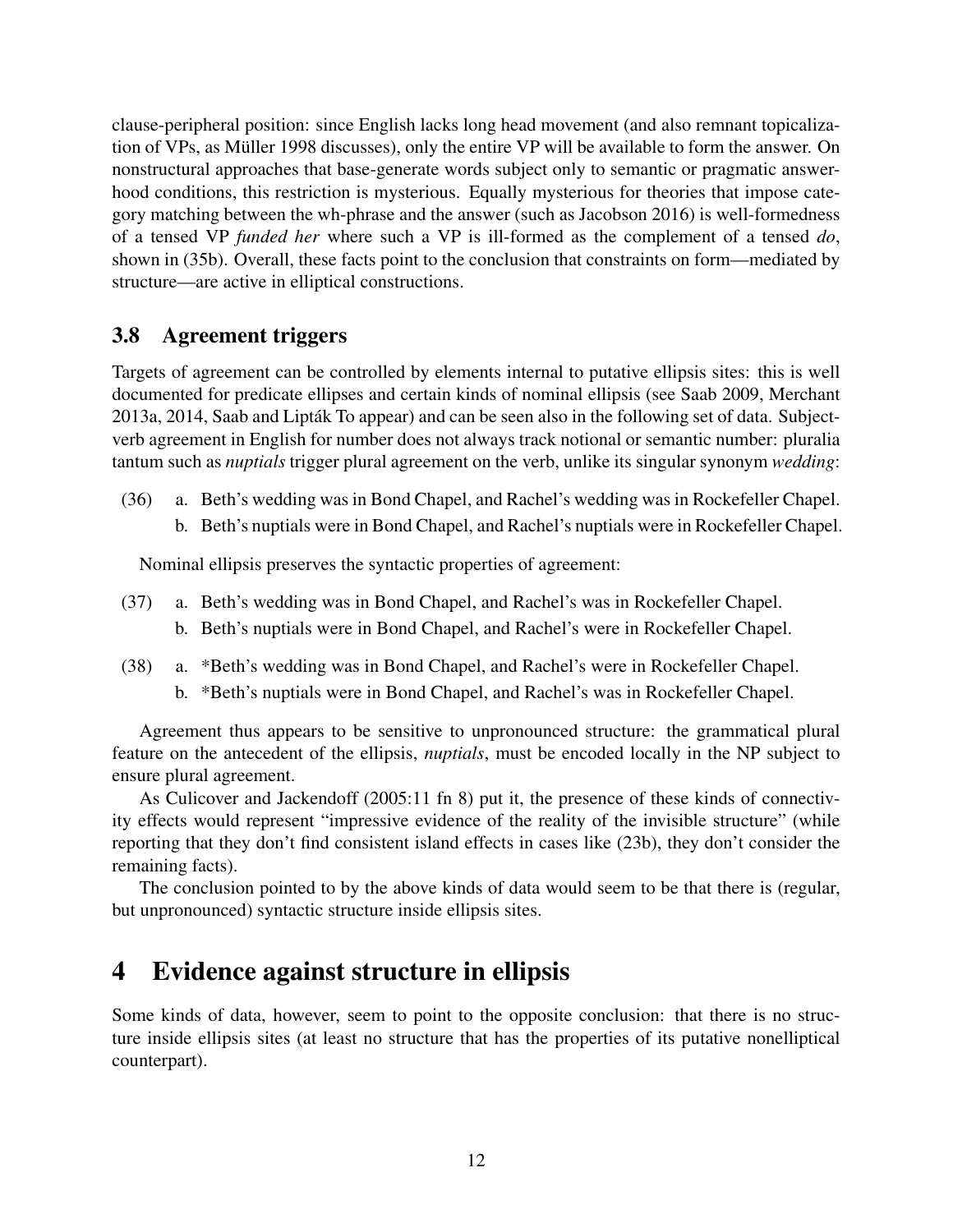## 4.1 Absence of locality effects

The strongest piece of evidence in favor of the nonstructural approaches comes from the lack of island effects in certain ellipsis contexts, such as in many sluicing structures, in certain fragment answers, possibly in certain gapping examples, and in certain kinds of comparative ellipsis.

### 4.1.1 Sluicing

As Ross 1969 famously first observed, the putative wh-extraction out of ellipsis sites in sluicing appears insensitive to islands:

- (39) They want to hire someone who speaks a Balkan language, but I don't remember which.
- (40) Every linguist<sub>1</sub> argued with a philosopher who took issue with one of his<sub>1</sub> claims, but I can't remember which one of his<sub>1</sub> claims. (adapted from Lasnik 2001)

Though this observation holds in the first instance for cases in which the wh-phrase corresponds to an overt indefinite, Culicover and Jackendoff 2005:258 fn 17 produce one example with a merely implicit correlate which they judge acceptable (example modeled on one from Chung et al. 1995, where the opposite judgment is reported):

(41) Bob found a plumber who fixed the sink, but I'm not sure with what.

Since this relative clause is veridical, this is not a counterexample; such sluices are discussed in chapter 5 of Merchant 2001, where they are given a non-island source, with an E-type pronominal subject, equivalent here to *...but I'm not sure with what he [=that plumber Bob found] fixed the sink*. See AnderBois 2014 for additional discussion of the properties of such sluices, and Griffiths and Lipták 2014 for a comprehensive attempt to distinguish apparent island-sensitive from nonisland-sensitive sluices, following Merchant 2008, as well as Barros et al. 2015.

### 4.1.2 Fragment answers

Similar observations have been made for certain fragment answers (in Culicover and Jackendoff 2005:244ff., Stainton 2006).

- (42) Is Sviatoslav pro-communist or anti-communist these days? —Pro. [\*Pro, Sviatoslav is [*t*-communist these days.]
- (43) A: John met a woman who speaks French. B: And Bengali? [\*And Bengali, did John meet a woman who speaks French t?]

Interpreting these data requires some care, however. First, sometimes bound prefixes can appear without their hosts, as in (44). Second, the interpretation of the fragment in (43)B is that in (45a-c) (readings which the presumably nonelliptical (45d,e) can have as well, in this context), and does not appear to have the expected 'island-violating' reading given in rough paraphrase by (45f). While this set of facts is expected on the structural approach, it is not clear how the nonstructural approach rules out the interpretation in (45f) for (43)B.

(44) Sviatslav is pro-communist and Derzhinsky is anti-.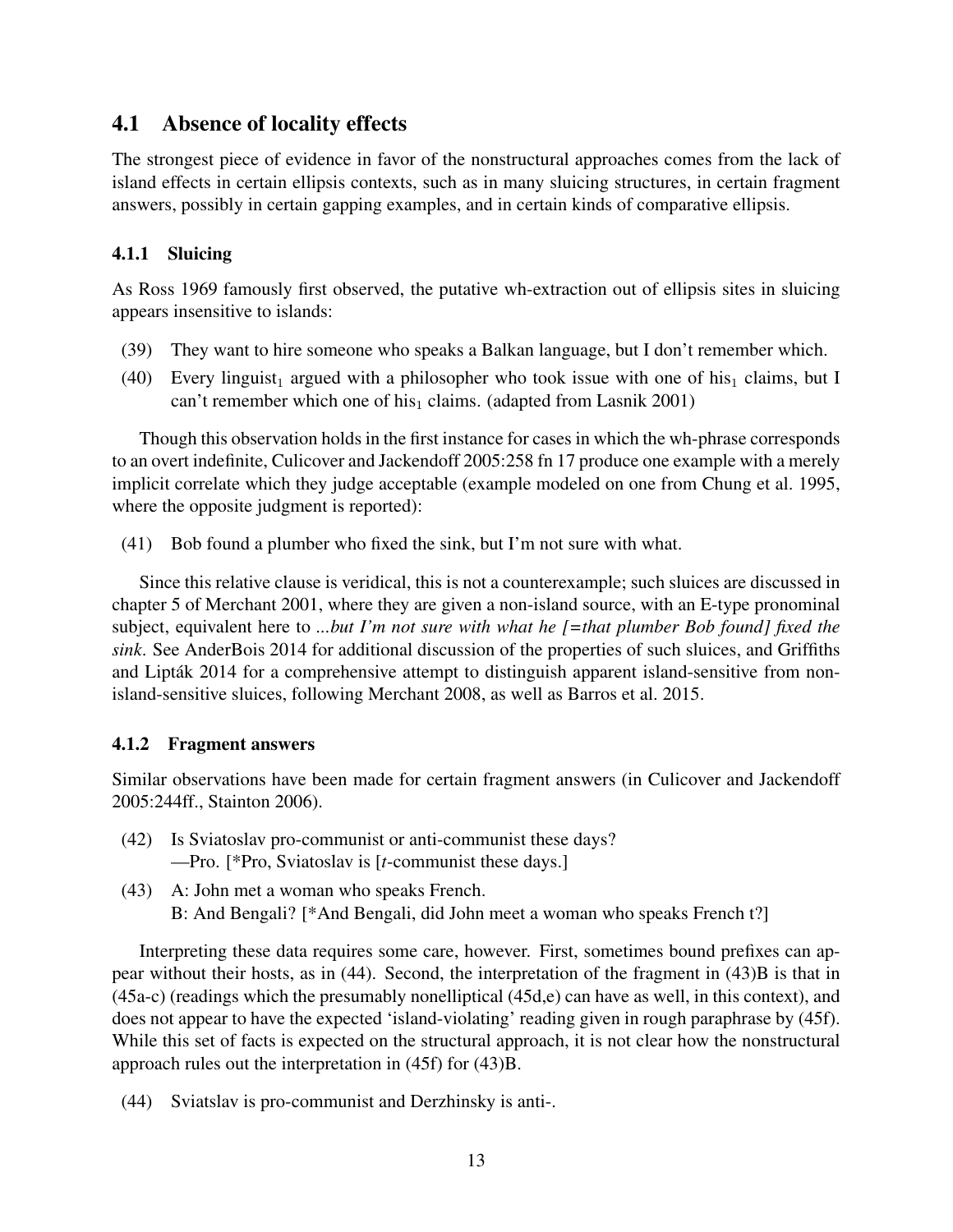- (45) a. = Did John meet a woman who speaks French and Bengali?
	- b. = Does she speak French and Bengali?
	- c.  $=$  And does she speak Bengali (too)?
	- $d. = And what about Bengali?$
	- $e. = And how about Bengali?$
	- f.  $\neq$  And did John also meet a different woman who speaks Bengali (in addition to meeting the woman who speaks French)?

Casielles 2006 and Stainton 2006 also adduce fragment answer examples out of islands that seem quite acceptable.

It is also true, as Progovac et al. 2006b point out, that without a comprehensive theory of islands it may be difficult to properly assess the importance of island sensitivities (they suggest, following others, that perhaps some islands are semantic or pragmatic in nature, not syntactic); much more work is needed to ascertain the full empirical lay of the land in this domain as well. See Merchant et al. 2013 for some experimental investigation of fragments.

### 4.1.3 Gapping

Culicover and Jackendoff 2005:273 also adduce one example, in (46), for which they claim acceptability; to their example I add the attested examples in (47).

- (46) Robin knows a lot of reasons why dogs are good pets, and Leslie, cats.
- (47) a. He spoke in the kind of tone a lawyer might use to address a jury, or a serious professor of history his students. (Tom McCarthy, *Remainder*, Vintage: New York, 2005, p.236.)
	- b. If this narrative were a quotidian account of the history of Russia, this chapter would be a proletarian's account of the Great October Soviet Socialist Revolution of 1917, if a history of France, the beheading of Marie Antoinette, if a chronicle of America, the assassination of Abraham Lincoln by John Wilkes Booth. (Marisha Pessl, *Special topics in calamity physics*, Vintage: New York, 2006, p. 311.)
	- c. No, this was the torturous, clammy kind, when one's pillow slowly takes on the properties of a block of wood and one's sheets, the air of the Everglades. (*op.cit.*, p. 347.)

### 4.1.4 Ellipsis in comparatives

Kennedy and Merchant 2000 argue that examples like (48a) involve a degree phrase extracting from a left branch (here, attributive) position within a noun phrase, structurally parallel to (48b).

- (48) a. Brio wrote a more interesting novel than Pico did.
	- b. \*How interesting did Pico write a \_ novel?

Nonstructural approaches have a ready explanation for this state of affairs, if one assumes that island effects come about only in movement structures. By parity of reasoning, one could have a structural account which eschews movement in these particular structures, as Lobeck 1995 and Chung et al. 1995 pursue, which derives the same effect. These structures are difficult only for 'deletion' approaches that fall under (13b.ii) and those null structure accounts like Wasow's and Williams's that posit regular null structures as well.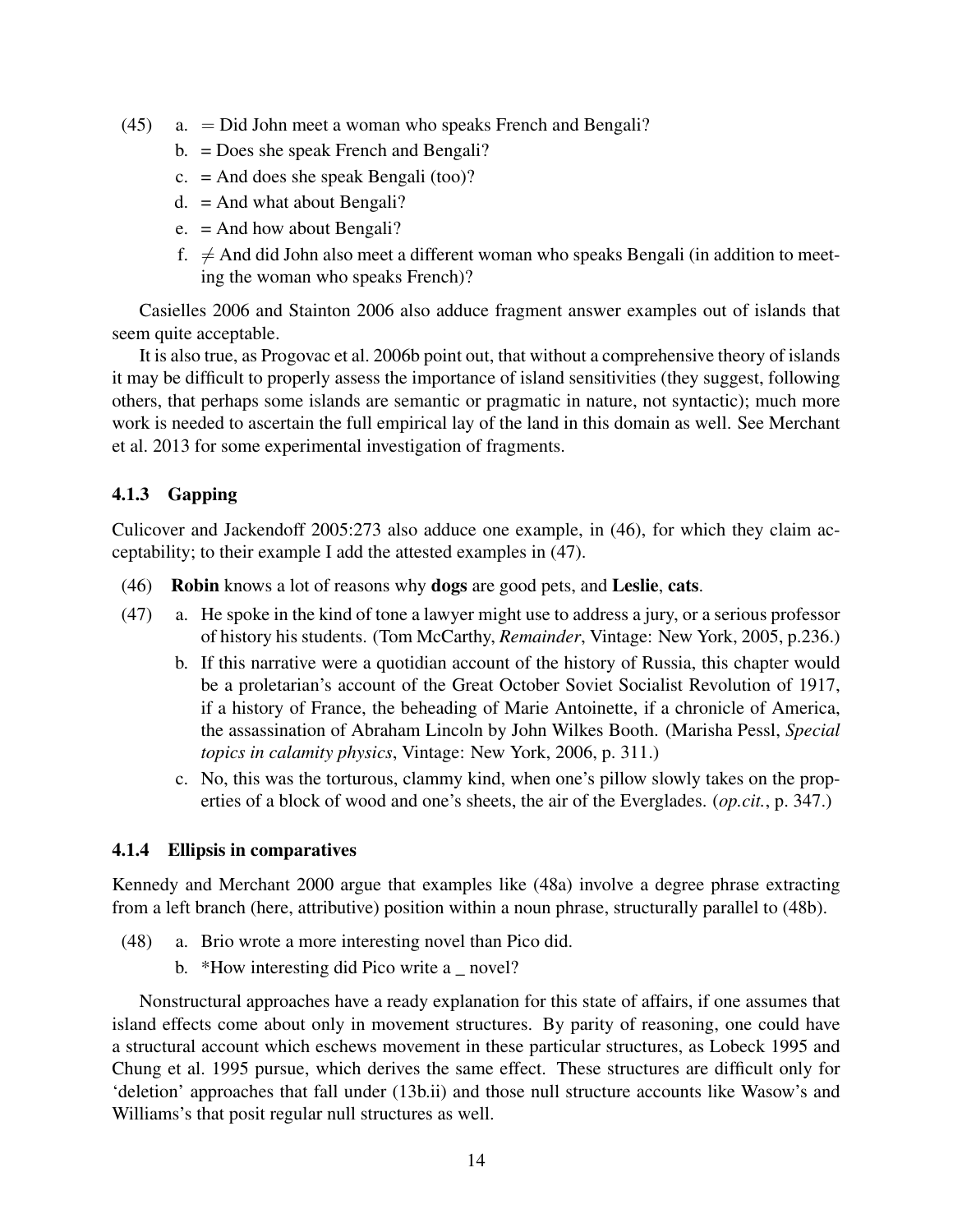### 4.2 Case mismatches

Certain short NP answers display an unexpected case, given a simple equivalence between elliptical and non-elliptical structures. English subject questions can be answered with fragments in the accusative, where such pronouns would be ill-formed in non-elliptical sentences:

(49) A: Who wants a slice of pizza? B: Me! (\*Me want(s) a slice a pizza).

Such mismatches are discussed in Morgan 1973, Barton 1990, 2006, and Progovac et al. 2006a. Note that while such mismatches are not found as robustly in sluicing, as Barros 2014 in particular discusses, there do seem to be a handful of problematic cases (see the list in Vicente 2015).

### 4.3 Exceptions to the P-stranding generalization

Although the P-stranding generalization seemed to hold across a substantial set of data, Merchant 2001 did note some apparent exceptions, such as that in (50) from Italian, remarking that "[i]n some cases and in some languages, it seems that speakers are willing to accept a bare wh-phrase in place of the PP, though I have not yet determined with sufficient clarity under what conditions this is possible, or whether or not this is a systematic property of a class of prepositions or languages" (Merchant 2001:100).

- (50) a. Pietro ha parlato con qualcuno, ma non so Pietro has spoken with someone but not I.know ?(con) chi. with who 'Pietro has spoken with someone, but I don't know (with) who.'
	- b. \*Chi ha parlato Pietro con? who has spoken Pietro with 'Who has Pietro spoken with?'

This sub-area has been explored in more detail in recent years, with investigations of data in Serbo-Croatian by Stjepanović 2008, 2012, Brazilian Portuguese by Almeida and Yoshida 2007, a variety of Romance languages by Rodrigues et al. 2009 and Vicente 2008, Indonesian by Fortin 2007, Polish and others by Szczegelniak 2005 and Nykiel and Sag 2008, and in several languages by van Craenenbroeck 2010a, Barros 2014, and Barros et al. 2015. While Nykiel and Sag 2008 take such nonconnectivity effects as in (50) to be straightforward support for a nonstructural approach to ellipsis, most of these authors attempt to find some pattern in the putative counterexamples such that these examples are subject to a different analysis (and thus not undermining the structural account).

Stjepanović 2008, 2012, Rodrigues et al. 2009, Vicente 2008, and van Craenenbroeck 2010a, for example, variously point out that there are environments (even in languages like Spanish that otherwise seem to allow P-less wh-phrases in 'regular' sluices) which strictly enforce the P-stranding ban—that is, where the preposition becomes obligatory, as expected on a structural account. These environments include the remnants in gapping and pseudogapping, the counterweight to pseudocleft clauses, fronted CPs, and in sluices with *else-*modification (only the latter illustrated here):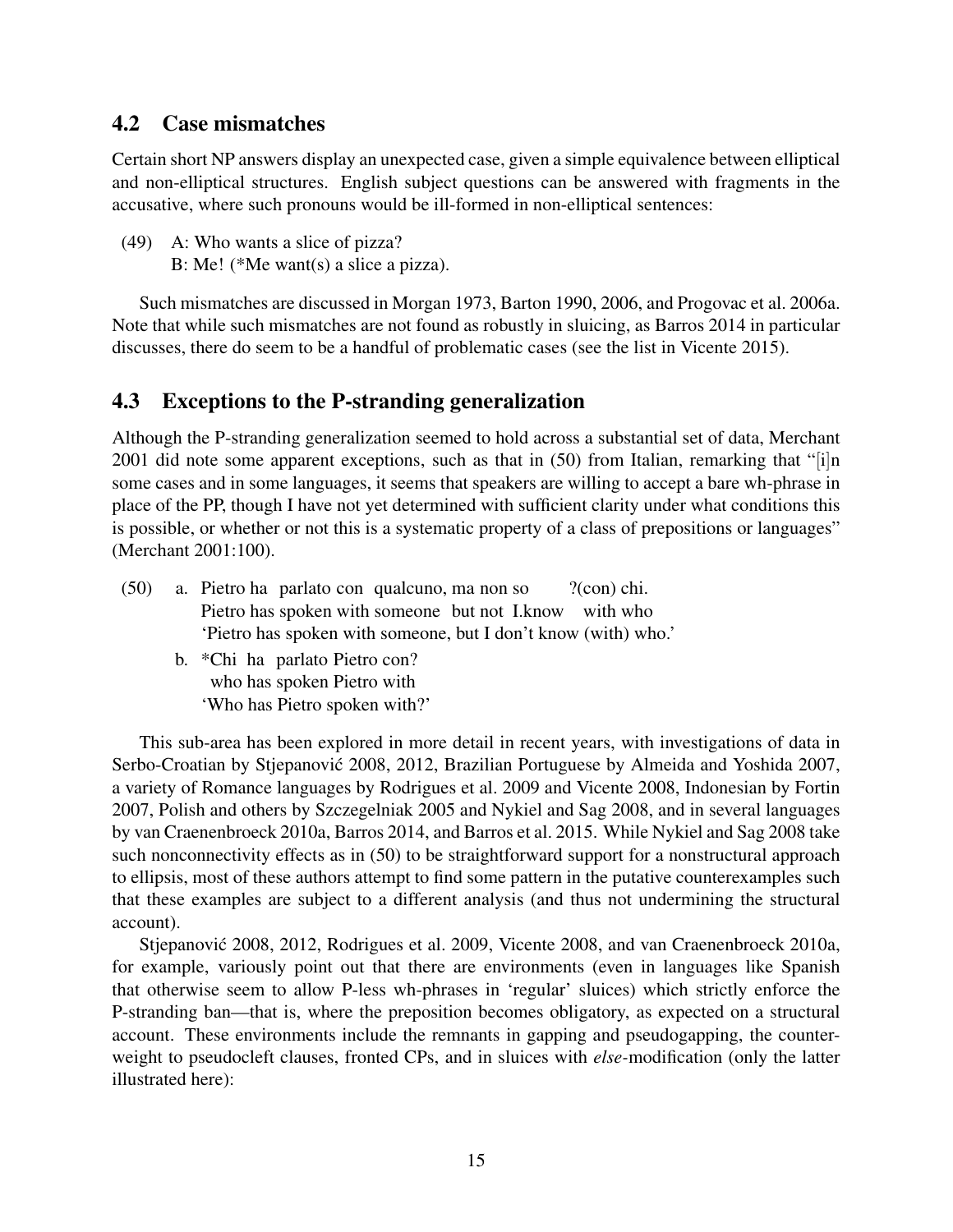(51) Juan ha hablado con una chica rubia, pero no sé Juan has spoken with a girl blonde but not I.know with what girl other \*(con) qué chica más. 'Juan talked to a blonde girl, but I don't know (with) what other (kind of) girl.'

As these authors point out, it is exactly in these contexts that a copular source for the elided clause, what we may call *pseudosluicing*, 6 is unavailable, as seen in (52a); for this reason they suggest (in agreement with Szczegelniak 2005 for Polish) that the P-less 'sluices' in fact derive from a copular or reduced cleft-like source, as in (52b) (where material in angled brackets is elided):

- (52) a. \* Juan ha hablado con una chica rubia, pero no sé Juan has spoken with a girl blonde but not I.know what girl other is it qué chica más es *pro*. (lit. 'Juan talked to a blonde girl, but I don't know what other (kind of) girl it was.')
	- b. Juan ha hablado con una chica rubia, pero no sé Juan has spoken with a girl blonde but not I.know which is it cual < es *pro* >. 'Juan talked to a blonde girl, but I don't know which one.'

Positing cleft and copular sources for fragments and sluices has been successful in accounting for other restrictions as well, such as those found with nonintersective adjectives (from Barros 2014:31 and Ueno 2015:119, respectively):

- (53) #She married a heavy drinker, but I don't know how heavy. (cf. #How heavy was he/the drinker?)
- (54) He gave me a tall order. #How tall? (cf. #How tall was it?)

One kind of apparent exception to the P-stranding generalization is problematic in particular for the system of Jacobson 2016, in which matching is enforced between the category of the correlate and that of the remnant. But in pairs like (55), the wh-phrase is an simple NP, while the fragment answer is a PP; crucially, the preposition *at* here is semantically vacuous.

(55) Q: Which kids was Abby most angry at? A: At the ones who keep stealing her mail.

As I wrote in Merchant 2016, "while a movement-based deletion theory of ellipsis can make use of the usual mechanisms for handling the syntax/semantics mismatches that go under the rubric of reconstruction (here, the preposition *at* in the answer reconstructs), theories like that of Jacobson 2016 ... predict that such pairs will be ill-formed."

In sum, the data from preposition stranding under sluicing (and fragment answers and elsewhere) is quite complex, and has become the subject of a rich vein of work. Whether or not the data uniformly support a structural analysis, clearly it forms an important area of debate. For analysts who pursue nonstructural approaches, mismatches (or nonconnectivity) are very welcome, since such mismatches would indicate that the constraints on preposition stranding in nonelliptical

<sup>6</sup>The term *pseudosluicing*, as originally used in Merchant 1998 and van Craenenbroeck 2010b:79-81, covered complex copular sources that included a cleft or cleft-like clause like *it is X that ...*, with independent null subjects and copulas, but we can extend the term to cover ellipsis of simple copular clauses that lack the relative-clause-like part as well, such as simple *it is X*, irrespective of whether null variants of *it* and *be* are available in the language.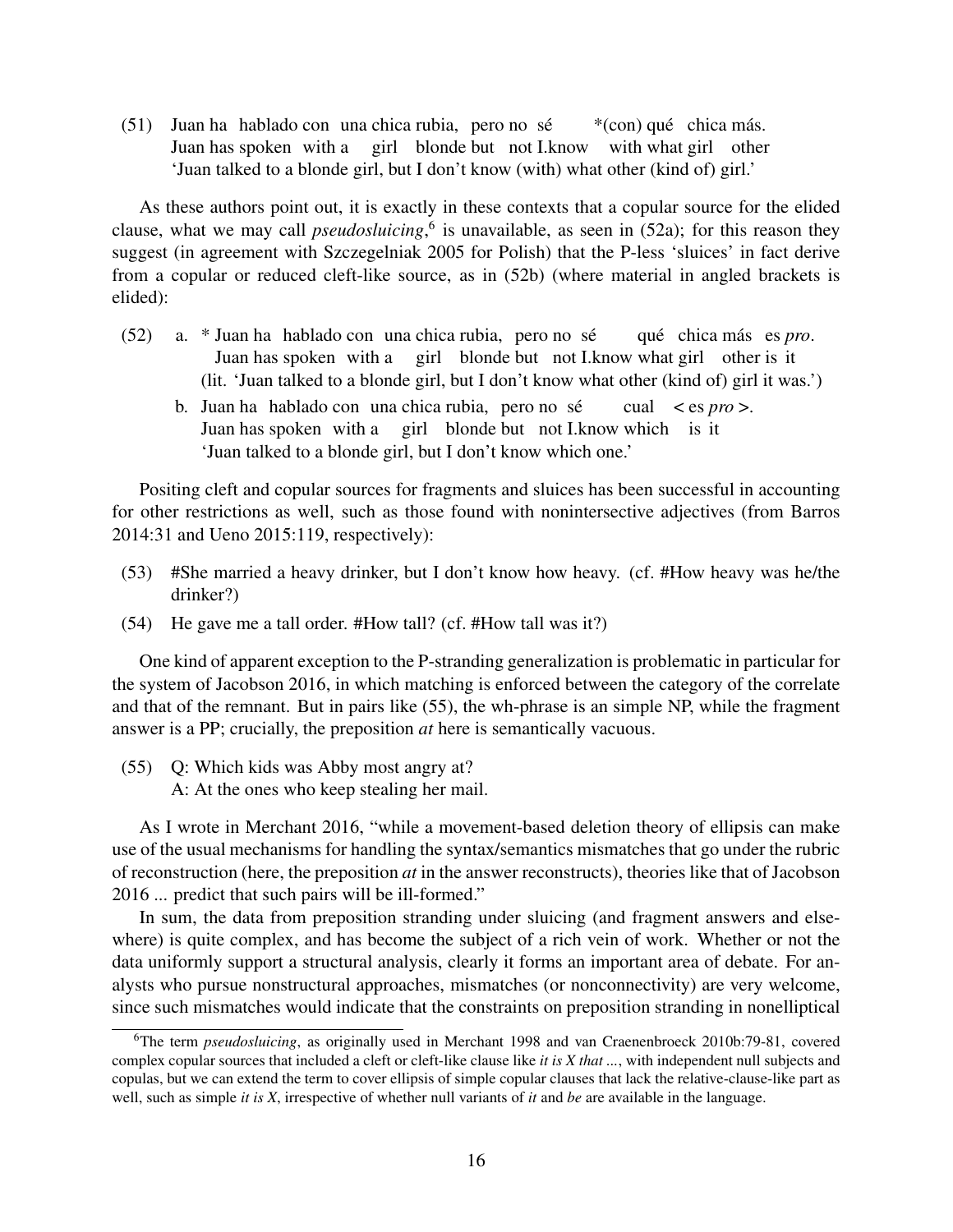dependency structures are independent of the constraints on the presence of prepositions in ellipsis. But one last point remains to made be in this respect, one which has not been made in the literature on these questions to my knowledge: if the conditions on P-stranding under nonelliptical wh-movement and those on prepositions in elliptical environments are in fact independent, what prevents us from expecting to find a language like the one below, call it 'reverse-English'?

- (56) A possible language if the claim that P-stranding wh-movement is independent from P-less wh-phrases in sluicing were true:
	- a. Who did she talk to? \*To whom did she talk?
	- b. She talked to someone, but I don't know { \*who | to whom}.

'Reverse-English' would be like child spoken English (and many adult varieties, too) in requiring P-stranding in nonelliptical questions, but like some strict version of German in requiring the presence of the P in sluices in which the correlate of the wh-phrase is governed by a P. If these constraints are truly independent, such a language should strike us as just as natural as the Spanish that allows P-less sluiced wh-phrases. Since the nonstructural analyses make no reference to the conditions on wh-displacement, writing constraints that impose such a requirement should be simple.

In total, this kind of evidence seems to favor structural approaches to some kinds of ellipsis. If these approaches are correct, we must search elsewhere for an explanation of the sometime lack of island effects (see Merchant 2008, Abels 2009, Temmerman 2013, Boškovic 2014, Griffiths and ´ Lipták 2014, Barros et al. 2015 for some recent approaches), and other non-connectivity effects that are sometimes adduced (such as the so-called 'vehicle change' effects of Fiengo and May 1994, Merchant 2013b). Several proposals have been advanced to account for these effects, which have been discussed extensively in the recent literature; with respect to deciding whether or not structure must be posited internal to the ellipsis site, it seems clear that it is completely unimportant which particular proposal for island and other repair effects is correct. While one can imagine many possible ways to account for repair effects, or the absence of expected grammatical sensitivities (one influential strand of thinking ties them all to properties of the syntax-phonology interface systems), it is essentially impossible to imagine an account of island effects and P-stranding that would make their presence in the elliptical structures seen here accidental or orthogonal to their presence in non-elliptical structures. At present, I see little prospect for building such a theory that would not essentially have to reimport the constraints needed for non-elliptical structure.

# 5 Null anaphora and 'deletion'

Within structural approaches, two tacks can be discerned: the null anaphora approach and 'deletion'. The latter ranges from the traditional formulation of a deletion transformation (as in Ross 1969 and Hankamer 1979 among many others) to more recent proposals with implementational details more consistent with recent views of syntax and morphology. On all these approaches, the syntax of an ellipsis site is in general just the same as the syntax of its nonelliptical counterpart, but subject to some kind of operation or constraint which results in no pronounced material.

In modern incarnations, the difference between an elliptical and nonelliptical XP, for example, is often cast solely in terms of the presence or absence of a feature in the structure which signals to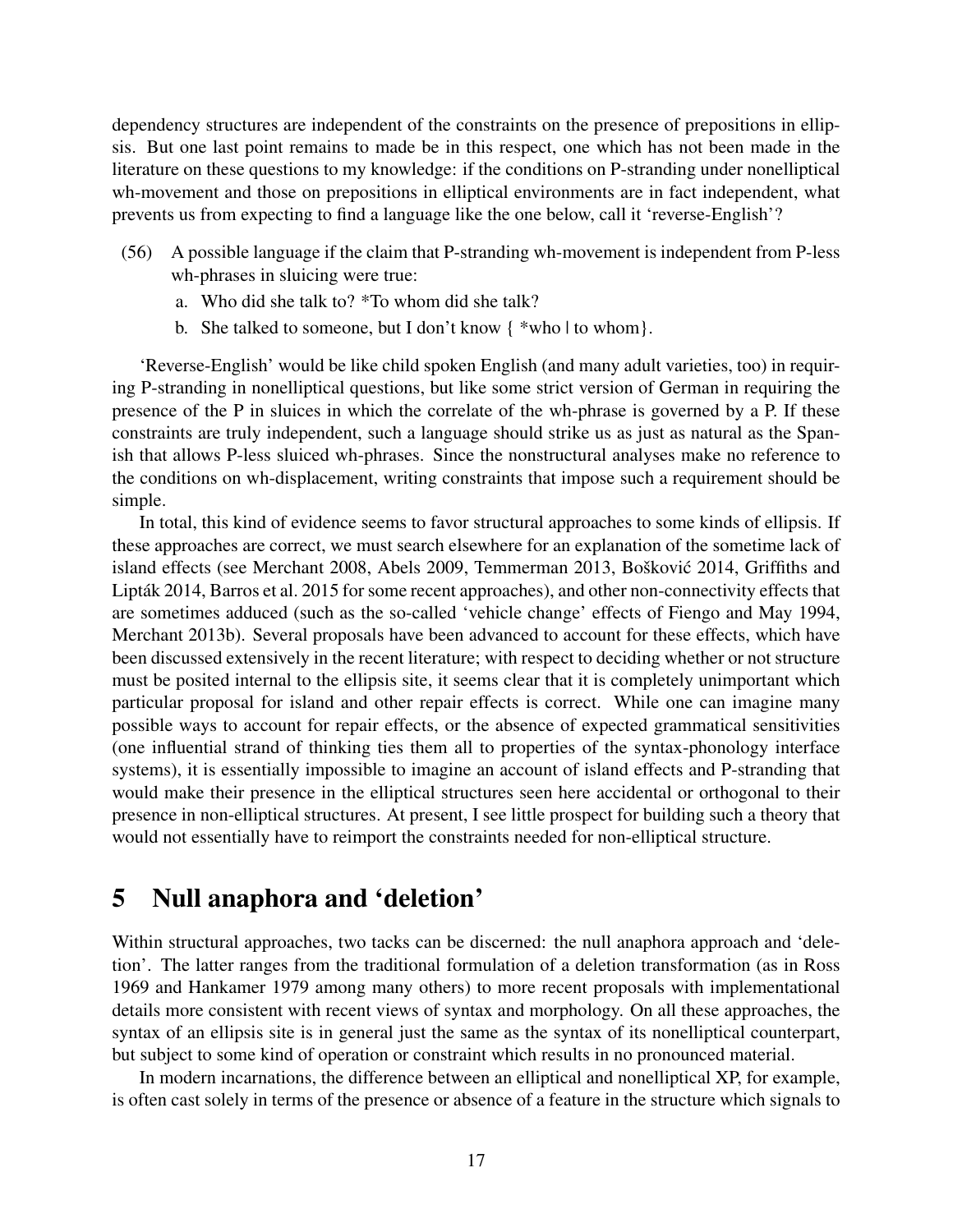the phonology that the phonological value of the XP is null (Merchant 2001, van Craenenbroeck and Lipták 2006, Vicente 2006, Ha 2008, Toosarvandani 2008, 2009, Aelbrecht 2009, Corver and van Koppen 2010, 2011, van Craenenbroeck 2010b), or that Vocabulary Insertion does not take place at the level of where the morphological structure is computed (Saab 2009, Saab and Zdrojewski 2012, Temmerman 2012, Merchant 2015a). Such a feature—call it the E-feature for 'ellipsis-feature'—should, ideally, be the sole repository of all information about the ellipsis. That is, it should have a syntax, a semantics, and a phonology. The syntax of this feature should serve to delimit what heads or other structures can host it (the 'licensing' question), the semantics could be used to impose an identity condition (see section 6 below: the E-feature is an anaphoric device that introduces a pointer that is resolved by re-using a derivation or its output, or triggering a search for an already constructed derivation or structure—e.g., anaphora to a meaning), and the phonology would be a trigger for a rule or constraint syncopating the phrase's phonological value (or triggering non-Insertion on all dominated terminal nodes). There are several ways to imagine implementing such a feature, and different versions are pursued by different authors. The main advantage to such accounts is that nothing more need be said about the syntax, and all connectivity effects follow straightforwardly. For example, the origin site of the displaced wh-phrase in a sluicing example like (57) is inside the unpronounced sentential node: no additional, sluicingspecific mechanism need be employed to base-generate the phrase in specCP, nor to account for its selectional properties (the fact that *angry* idiosyncratically selects a PP headed by *at*):

(57) Amy seemed angry, but we didn't know  $\vert_{PP}$  at who  $\vert_1$  < she seemed angry  $t_1$ >.

The [E] feature can be added to the feature matrix of the 'licensing' head (certain Cs for sluicing, certain Ts for VP-ellipsis, etc.), as in the following structures, or more complex relations between E and the elided material can be entertained (as in van Craenenbroeck and Lipták 2006 and Aelbrecht 2010).

(58) a. Someone murdered Joe, but we don't know who.



(59) a. Abby didn't see Joe, but Ben did.



The alternative is to insert an empty place-holder node in the structure, which acts like a null anaphor and which must be replaced at LF by full structure (on LF-copy approaches like Chung et al. 1995) or otherwise filled in or interpreted. One advantage of this family of approaches is that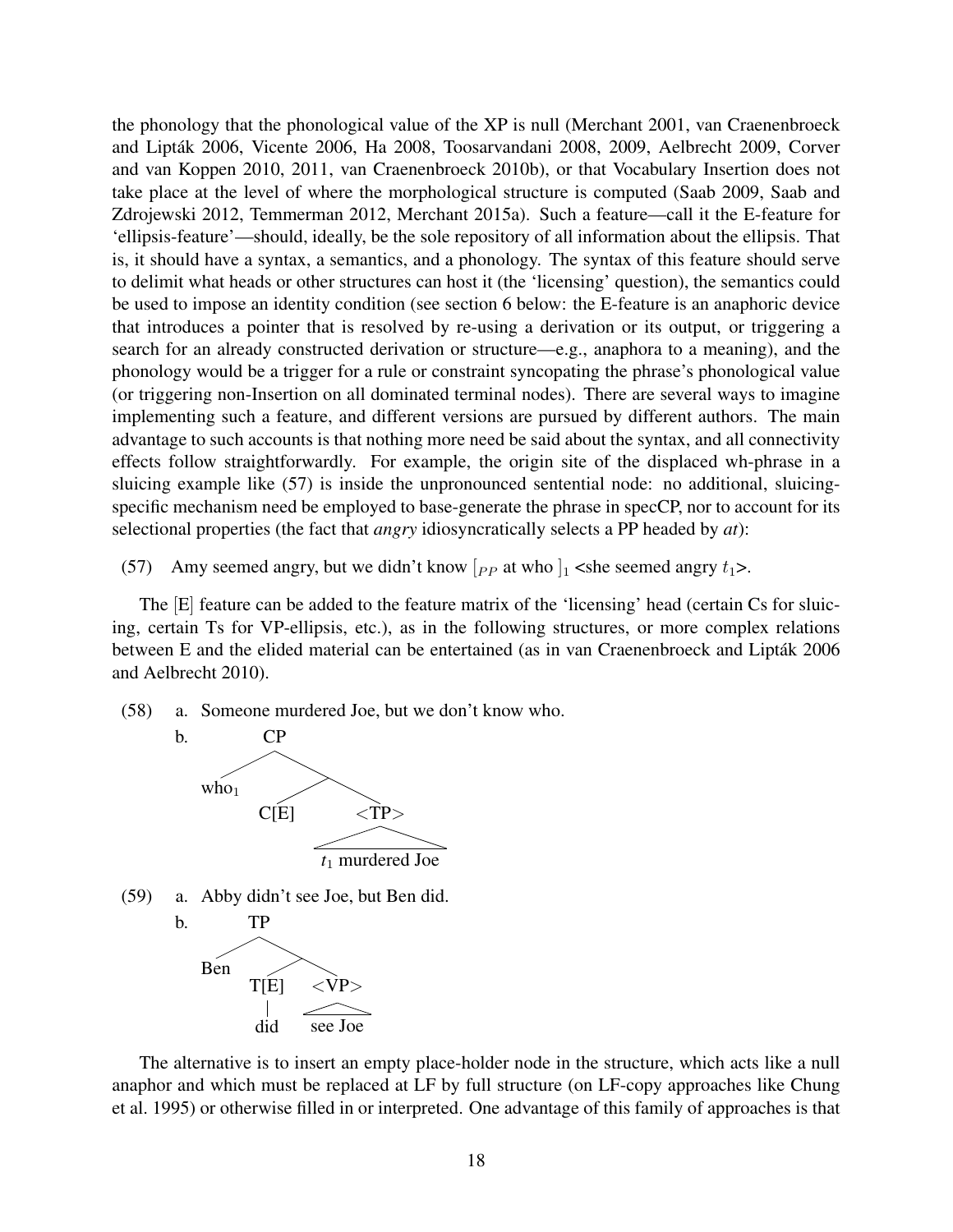it assimilates the local licensing conditions on null VPs, TPs, and NPs as they appear in elliptical constructions to the more general licensing conditions on null elements; Lobeck 1995 pursues this line, as does Johnson 2001 with a different emphasis. But this advantage may be entirely illusory, since the equivalent deletion approach using a feature can capture these restrictions with arguably the same level of sophistication: we simply place the same conditions on appearance on E that we did on *pro*. That is, we can call E an anaphoric element subject to the same licensing and discourse constraints on appearance that adhere to *pro* on theories that employ *pro*. It is no more or less explanatory to claim that *pro* is subject to the Binding Theory by virtue of a featural specification [+pronominal, −anaphoric] than it is to say that E is subject to the same constraints by specifying it as [+pron.,−ana.]: this is just to claim that E is a discourse-anaphoric element with local syntactic requirements on its appearance. Lobeck's attempt to reduce the distribution of elliptical *e* entirely to that of *pro* failed: that analysis forced to supplement the conditions on *pro* with an extra codicil specifying that *e* must appear in a context of 'strong agreement', but the definition of strong agreement does not track anything independent: English *each* but not *every* must be a 'strong agreer.' In the end, the 'strong agreers' were all and only the heads that licensed ellipsis: obviously, this approach has nothing to recommend it over an equivalent listing of the heads that E can appear on (and the latter approach at least places inter- and intra-linguistic variation in the class of head licensers in the most plausible domain: that of the lexicon).

# 6 The identity conditions on ellipsis

The second major question arising in ellipsis concerns the identification of the elliptical material. That is, how does one calculate what the 'missing' material means? Clearly ellipsis is anaphoric, broadly speaking, and depends on its context to get its meaning: an ellipsis site apparently has no intrinsic lexical content at all. Theories that derive the attested meanings for ellipses do so on the basis of identity of the ellipsis to some antecedent, or of 'parallelism' or 'resolution' of the ellipsis, terms that are partially overlapping but generally equivalent for our purposes here. It is generally assumed that ellipsis requires an antecedent (perhaps only implicit or inferred, in the case of exophoric ellipses), on the basis of which the meaning is derived. But what kind of antecedent does ellipsis need? And what is the relation that must hold between an ellipsis and its antecedent?

There are broadly three kinds of answers to these questions: ones that posit that the relation between the ellipsis and its antecedent involves a kind of identity of (or anaphora to) meaning, ones that posit a kind of identity of structure, and ones that use a bit of both. This terminology is meant to be neutral between theories that take the relation between an ellipsis site and its antecedent to be one of anaphoric 'resolution', recoverability, 'parallelism,' or identity: for most purposes, these terms are picking out the same relation. Clearly what is not at stake is anything like surface identity, given examples like the following:

- (60) a. Jake ate the sandwich even though his friend told him not to.
	- b. Jake ate the sandwich even though his friend told him not to eat the sandwich.
- (61) "In the meantime, enjoy the ride." "I am." (John Updike, *Terrorist*, Ballantine: New York, 2006, p. 186.)
- (62) A: Pires tin tsanda mazi su? [Greek] took.2s the bag.ACC with you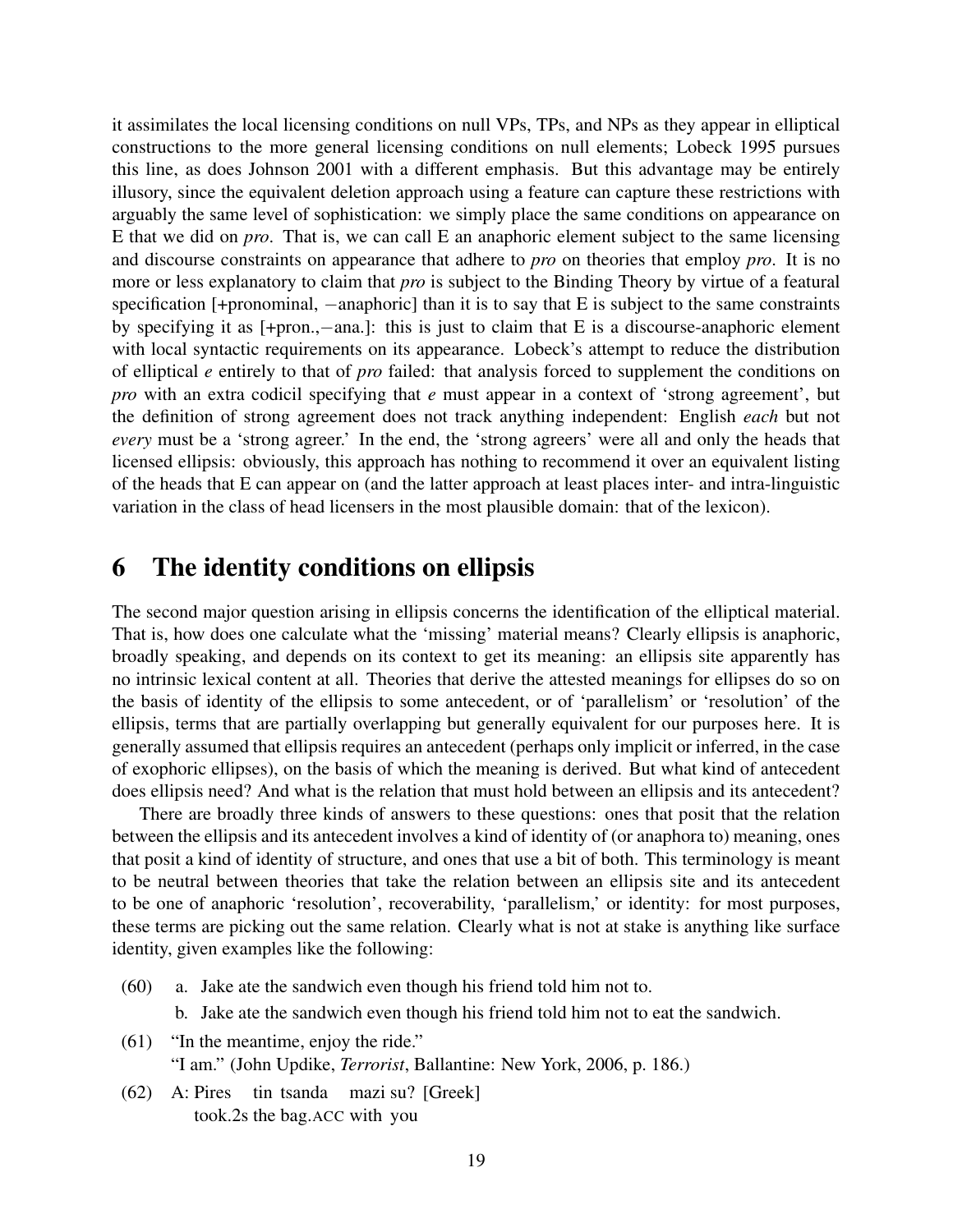'Did you take the bag with you?' B: Yes, I did.

Since the bare form of the verb following *to* in (60b) is not surface identical to the past form of the verb in the antecedent VP, any identity relation that elided such a verb phrase in (60a) based on morphological or phonological identity with its antecedent would be clearly wrong. Likewise for the imperative and the progressive participle, as the pair in (61) shows. Finally, this point can be seen in an even more striking way when we consider ellipsis licensed across speakers using different languages, as in (62), which reports a conversation between two bilingual speakers of English and Greek; we must assume that the English ellipsis in B's response in (62) is sensitive not to the overt form of the antecedent in Greek, but rather to more abstract properties not immediately obvious in the 'surface' form of the Greek (see Merchant 2015b).

### 6.1 Semantic identity and information structure

Although the vast majority of the generative research on ellipsis in the years from 1965 to the mid 1990s (e.g. Chomsky 1965, Ross 1969, Sag 1976, Hankamer and Sag 1976, Williams 1977, Hankamer 1979, Chao 1987, Rooth 1992, Lappin 1992, Fiengo and May 1994, Chung et al. 1995, Lappin 1996, and many others) worked with the assumption that the identity relation was to be stated over phrase markers (whether D-structure, deep structure, LF, or something else—often, it should be noted, *faute de mieux*), since the early 1990s ever more proposals have been made that state the identity relation over semantic representations or which take the resolution of ellipsis to be essentially semantic (Dalrymple et al. 1991, Jacobson 1992, Hardt 1993, 1999, Gardent et al. 1998, Kempson et al. 1999, Asher et al. 2001, Ginzburg and Sag 2000, Merchant 2001, Hendriks 2004, Hendriks and Spenader 2005, van Craenenbroeck 2010b, Yoshida 2010, and many others; perhaps the earliest analysis in this vein is Keenan 1971, with Sag and Hankamer 1984 an important precursor as well).

Sometimes the proponents of semantic approaches base their choice on the ability of these approaches to more directly deal with scopal interactions in ellipsis, and the distribution of strict and sloppy readings of pronouns (Dalrymple et al. 1991 is one such example). But such interactions are not necessarily a direct argument for a semantic identity relation, despite first appearances. First, these effects have been dealt with in syntactic identity approaches as well, sometimes with greater empirical success (see Fox 2000, for example). Second, taking such phenomena as arguing for or against *any* version of an identity condition *on ellipsis* is misguided. Tancredi 1992 showed conclusively that the problem of delimiting a number of phenomena traditionally thought to belong solely to the domain of ellipsis in fact formed merely a subpart of the problem of structuring discourse coherently, in particular with respect to focus and deaccenting. Thus traditional concerns of strict vs. sloppy identity, Tancredi showed, could not be addressed merely by looking at elliptical structures, but had to be approached from deaccented structures (similarly for scopal parallelism effects, the Dahl (many pronouns) puzzles, and the many clauses puzzles; see Fiengo and May 1994). Tancredi's great contribution, and one whose impact is sadly often underestimated, was to show that theories of ellipsis *per se* did not have to deal with these phenomena at all, and that any theory of say, the distribution of strict/sloppy readings that made reference to ellipsis was mistaken.<sup>7</sup>

 $<sup>7</sup>$ And note that a semantic identity theory need not accept the claim that there is no unpronounced syntactic struc-</sup>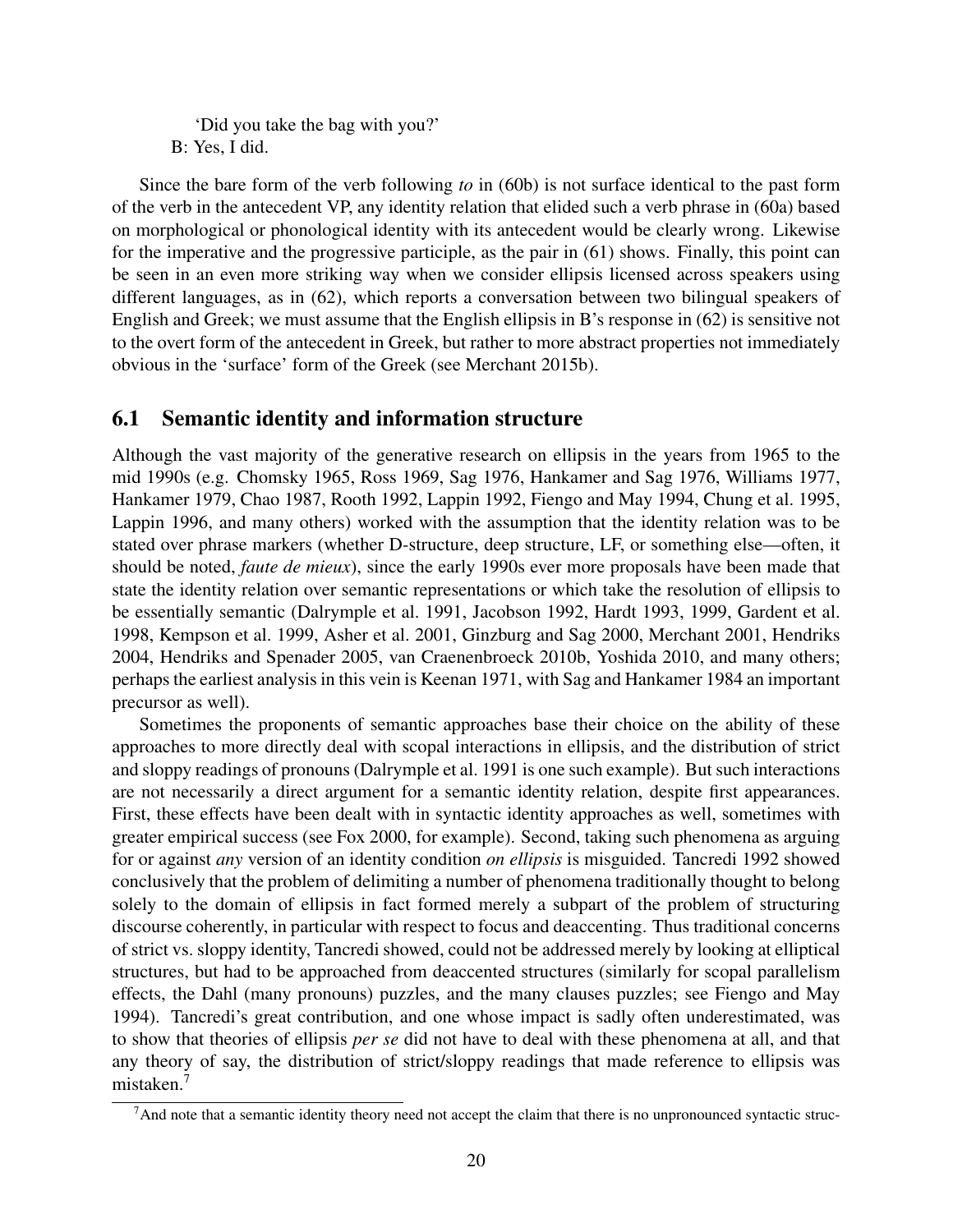Instead, the best arguments for semantic identity theories come from a large set of mismatches between the syntactic structure of the antecedent and that of the purported elided phrase. Some of these were the focus of Dalrymple 1991 and were enumerated at greater length in Fiengo and May 1994, who dubbed them 'vehicle change' effects. Although Fiengo and May 1994 use the term 'vehicle change' for about a dozen phenomena, I will illustrate only two here: pronoun/name equivalences, and polarity item/nonpolarity item equivalences. Important additional recent mismatch discoveries include Malagasy voice mismatches (Potsdam 2007), spading (van Craenenbroeck 2010b) and various pseudosluice phenomena (Barros 2014), category switches (Fu et al. 2001, Johnson 2001, Merchant 2013b), sprouted implicit arguments and adjuncts (Chung et al. 1995, 2010, Merchant 2001, AnderBois 2014), missing expressives (Potts et al. 2009), as well as the other phenomena discussed in chapter 1 of Merchant 2001 involving finiteness mismatches, word order, clitics, and other issues.

Pronoun/name 'vehicle change' is illustrated by the following data (I illustrate only with names, though the problem is fully general and extends to all R-expressions); although sluicing and VPellipsis are licit in (63), the indicated coreference between the pronoun and c-commanded name in the presumptive nonelliptical equivalents in (64) is ruled out.

- (63) a. They arrested Alex<sub>3</sub>, though he<sub>3</sub> didn't know why.
	- b. They arrested  $Alex_3$ , though he<sub>3</sub> thought they wouldn't.
- (64) a. \*He<sub>3</sub> didn't know why they arrested Alex<sub>3</sub>.
	- b. \*He<sub>3</sub> thought they wouldn't arrest Alex<sub>3</sub>.

A similar mismatch between grammatical ellipses and their ungrammatical putative nonelliptical counterparts is found with polarity items, as noted in Sag 1976:157f. (and discussed in Merchant 2013b):

- (65) John didn't see anyone, but Mary did.
	- a. ... but Mary did see someone.
	- b. ... \*but Mary did see anyone.
	- c.  $\exists x. see (Mary, x)$
- (66) John saw someone, but Mary didn't.
	- a.  $\neq$  ... but Mary didn't see someone.
	- b. ... but Mary didn't see anyone.
	- c.  $\neg \exists x. see (Mary, x)$

While the semantics of names and pronouns on the one hand, and polarity and nonpolarity indefinites on the other, can reasonably be construed as equivalent (under a single assignment function g, if  $[\![he_3]\!]^g$  = Alex, then any proposition containing  $he_3$  evaluated with respect to g<br>will have the same truth conditions as that proposition where Alex replaces he : likewise for the will have the same truth conditions as that proposition where  $Alex$  replaces  $he_3$ ; likewise for the basic semantic contributions of polarity items), but it is difficult to see how he and Alex could be syntactically equivalent.

ture: it's perfectly consistent to claim that while ellipsis sites have syntactic structures, the fact that they are unpronounced is due to a semantic/pragmatic requirement being satisfied. The structure question and the identity question are partially independent; see Table 1.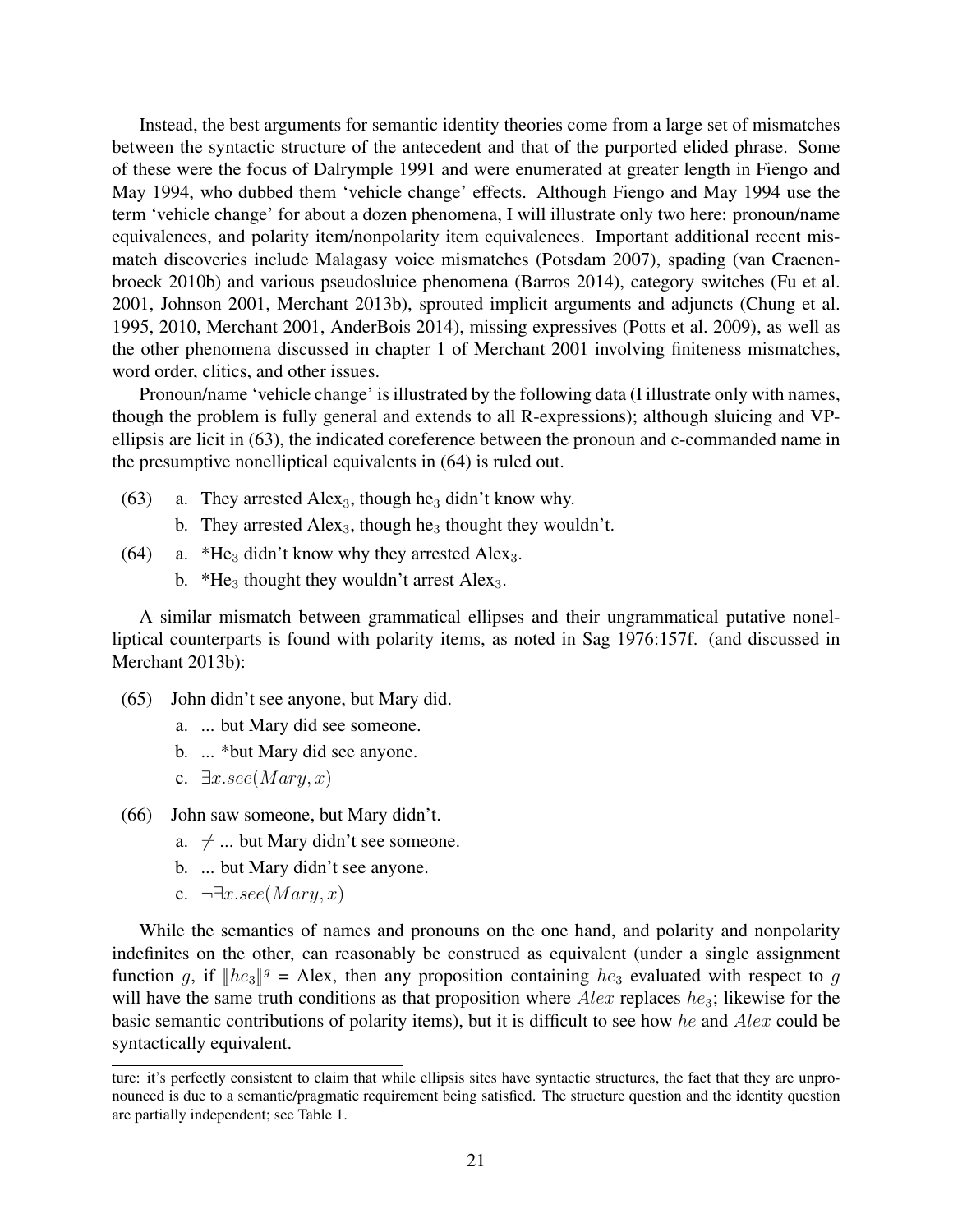## 6.2 Syntactic identity

Despite the success of semantic theories of elliptical identity, there are several sets of data that seem to require some syntactic identity. The first set of evidence I will mention here comes from the uneven distribution of voice mismatch effects in 'big' vs. 'small' ellipses, and the second from certain morphological facts; see also Chung 2013 for an important set of facts from English and Chamorro sprouting.

### 6.2.1 Voice mismatch under ellipsis

In 'big'/high ellipses—viz., sluicing, fragment answers, gapping, and stripping— elided material and antecedent phrase must match in voice: if the antecedent clause is in the passive, then the elided clause must also be in the passive, and likewise for the active, *mutatis mutandis*. This is illustrated for sluicing below (see Merchant 2013d for the other ellipsis types and data from additional languages).

- (67) Sluicing
	- a. *passive antecedent, active ellipsis:* ∗Joe was murdered, but we don't know who <murdered Joe>.
	- b. *active antecedent, passive ellipsis:* ∗Someone murdered Joe, but we don't know who by <Joe was murdered>.

In contrast to big ellipses like sluicing, 'low' or little ellipses allow voice mismatches: the relevant ellipsis type is VP-ellipsis in English (see Merchant 2008 for discussion of pseudogapping, which I omit here). The first, attested example is from Hardt 1993; for further examples and discussion see Sag 1976, Dalrymple et al. 1991, Fiengo and May 1994, Johnson 2001, Kehler 2002, Frazier 2008, Arregui et al. 2006, Kim et al. 2011, San Pietro et al. 2012, and Merchant 2013d.

- (68) VP-ellipsis
	- a. *passive antecedent, active ellipsis:* This problem was to have been looked into, but obviously nobody did <look into this problem>.
	- b. *active antecedent, passive ellipsis:* The janitor should remove the trash whenever it is apparent that it needs to be  $\leq$ removed>.

The uneven distribution of these voice matching effects does not seem to be arbitrary (in other words, it would be unexpected to find a language showing the reverse pattern of English), and can be fairly straightforwardly understood given recent proposals for the syntax of voice following Rivero 1990 and Kratzer 1996 which separate a Voice head from the rest of the VP. This separation allows for the differentiated targeting of nodes for ellipsis: in high ellipses (sluicing, etc.), a clausal node that necessarily includes Voice; in low ellipses (VP-ellipsis), the verbal projection that is complement to (or inside the complement of) Voice.

The structure for a representative example is given in (69). If the elided phrase  $XP_E$  and its antecedent  $YP<sub>A</sub>$  must be identical, it's obvious why ellipsis fails in the sluicing case in (69) (since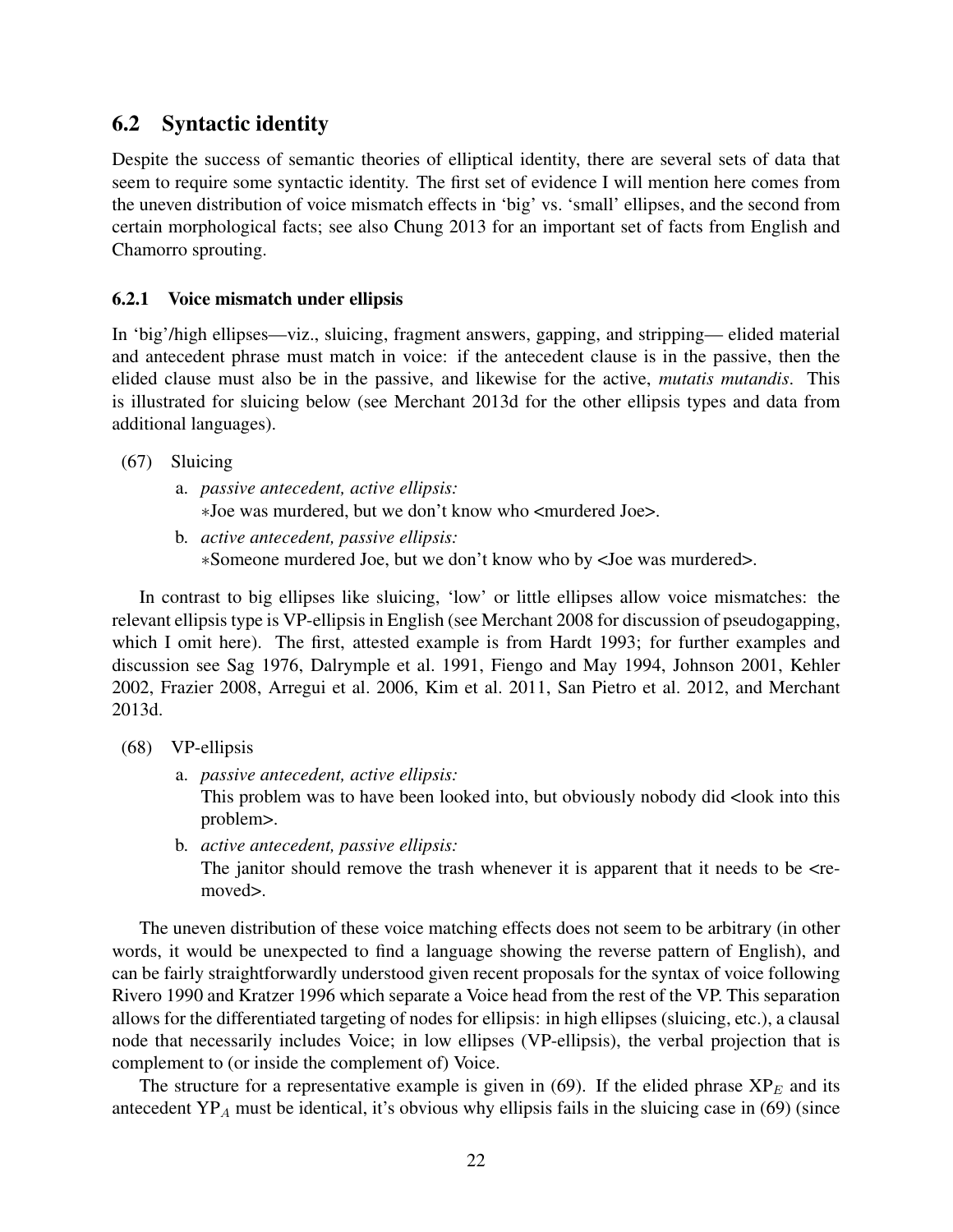TP deletion includes Voice head and therefore  $TP_A \neq TP_E$ ) but succeeds with the articulated syntax in an ellipsis targeting a verbal projection (vP or VP) dominated by VoiceP (since the ellipsis excludes the Voice head, and so  $VP_A = VP_E$ ).

(69) a. \*Joe was murdered (by someone), but we don't know who.



It's far less clear how current semantic identity proposals would handle this uneven distribution: most of them are designed to allow active/passive mismatches (such as Dalrymple et al. 1991 and Hardt 1993) and consider only VP-ellipsis data. Once the sluicing data is also brought into the picture, a uniform semantic analysis becomes harder to support.

#### 6.2.2 Auxiliary form matching

A second argument for syntactic identity in ellipsis comes from the exceptional behavior of *be* under ellipsis (Warner 1985, Lasnik 1995, Potsdam 1997, Roberts 1998, Merchant 2015b). In general, verbs (both regular and irregular) don't require morphological identity:

- (70) a. Emily played beautifully at the recital and her sister will  $\langle$  play beautifully at the recital>, too.
	- b. Emily took a break from her studies, and her sister will <take a break from her studies>, too.
	- c. Emily sang the song {becauseline way} she wanted to  $\langle$  sing the song>.
	- d. Emily went to the park because she wanted to  $\langle$  go to the park $\rangle$ .

But forms of *be* do require morphological identity:

- $(71)$  a. Emily will be (beautiful) at the recital, and her sister will  $\leq$  be (beautiful) at the recital  $\geq$ , too.
	- b. \*Emily was beautiful at the recital and her sister will, too.
	- c. Emily will be elected to Congress just like her sister was.
	- d. \*Emily was elected to Congress {because|just like} she really wanted to.

Lasnik 1995 accounts for this distribution by positing that forms of *be* are inserted into the derivation fully inflected, while other verbs get their inflection in the course of the derivation. The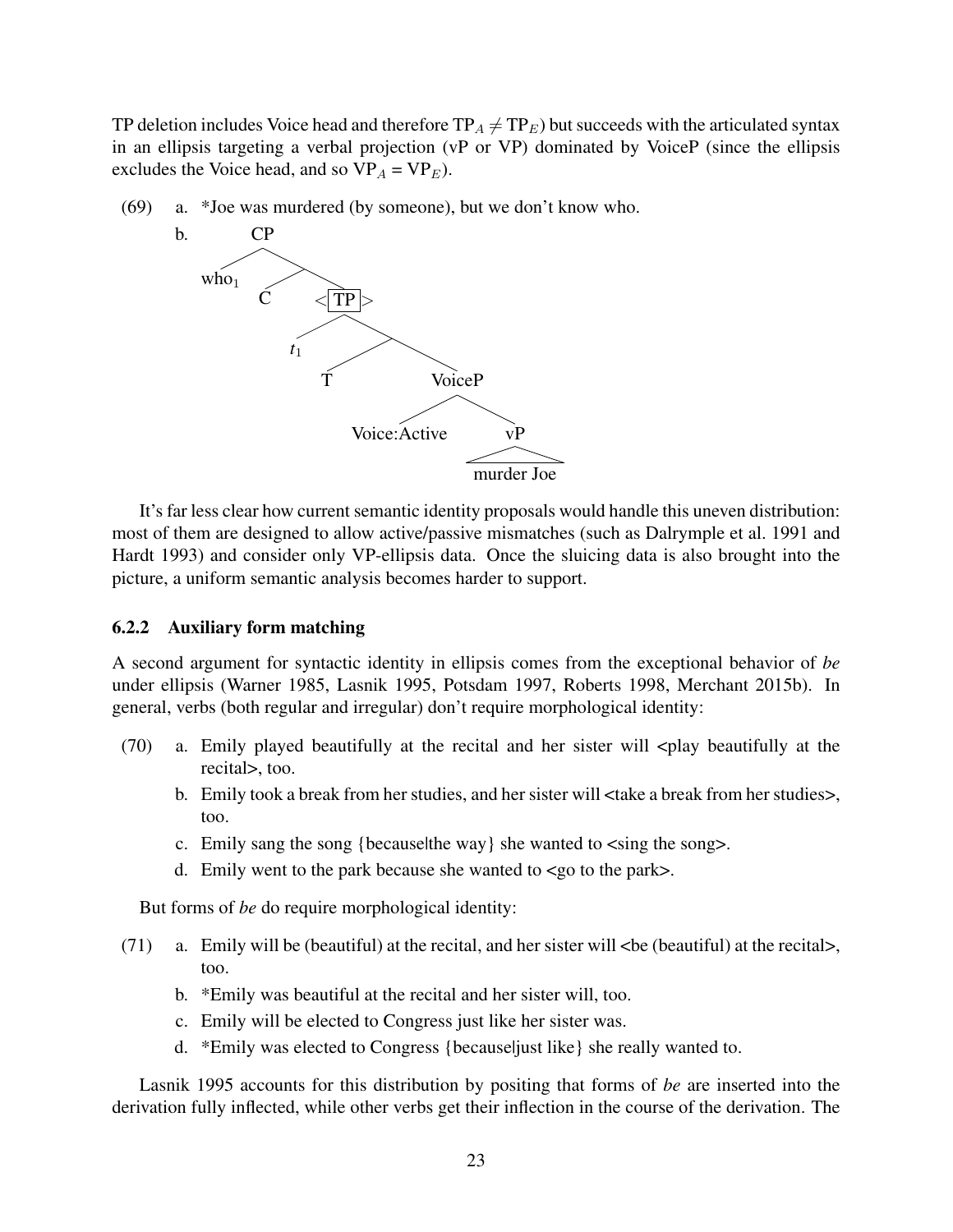syntactic identity therefore is met before the inflection of most verbs, but can never be met for differing forms of *be*, since they differ at every level of representation.

This account, appealing as it may be, fails to account for the fact, noted in Merchant 2015b, that the identical effect appears when the antecedent is in Greek (or Spanish, or German); that paper proposes that the examples are ruled out by a non-parallel representation of the binding of the tense variables on *be* and on the predicate, precisely as long-distance and mixed bound readings are ruled out in the Dahl puzzle cases discussed in Fiengo and May 1994 and Fox 2000.

### 6.3 Hybrid theories

There is a large amount of data that any theory of ellipsis needs to account for. Some of that data seem more amenable to a semantic treatment, and some to a syntactic one. For this reason, some researchers have proposed hybrid theories that incorporate both semantic and syntactic identity conditions, but impose them under differing conditions or selectively. Examples of such proposals include Kehler 2002 (though see Frazier and Clifton 2006 for critical discussion), Chung 2006, 2013, Chung et al. 2010, van Craenenbroeck 2010a and Merchant 2013d. Some of these seek to embed a very narrow amount of syntactic sensitivity (perhaps just the case-assigning heads, or the Voice heads, or the heads that determine argument structure) into a broader semantic theory, others to make different elliptical constructions sensitive to different conditions. The proposal of Chung 2013, for example includes the following conditions:

- (72) The E feature imposes
	- a. *e-*GIVEN*ness*: (or some other semantic equivalence or anaphoricity)  $\mathbb{E}$  =  $\lambda p$  : *e*-GIVEN(*p*).*p*, where an expression  $\epsilon$  is *e*-GIVEN iff  $\epsilon$  has a salient antecedent A such that  $\llbracket A \rrbracket = \text{F-clo}(\epsilon)$  and  $\llbracket \epsilon \rrbracket = \text{F-clo}(A)$ , and
	- b. *Limited syntactic identity*:
		- i. *Argument structure condition*: If an extracted phrase is the argument of a predicate in the ellipsis site, that predicate must have an argument structure identical to that of the corresponding predicate in the antecedent clause; *and*
		- ii. *Case condition:* If an extracted phrase is a DP, it must be Case-licensed in the ellipsis site by a head identical to the corresponding head in the antecedent clause.

All of the new crop of hybrid theories promise to contribute to our growing understanding of what is meant by recoverability, and of how far the grammar can go in accommodating antecedents that fail to share local grammatical properties with their elliptical counterparts without simply letting any and every possible conceivable linguistic expression serve as a source for the computation of the anaphoric identity or resolution found in ellipses.

# 7 Conclusions

Ellipsis continues to fascinate because its analysis goes directly to the heart of the main reason we study syntax: to discern the nature of the form/meaning correspondence. Theorizing in this domain requires one to tackle questions of basic ontology, and to make decisions about the nature of arguments for linguistic representations. Much work on ellipsis has taken it for granted that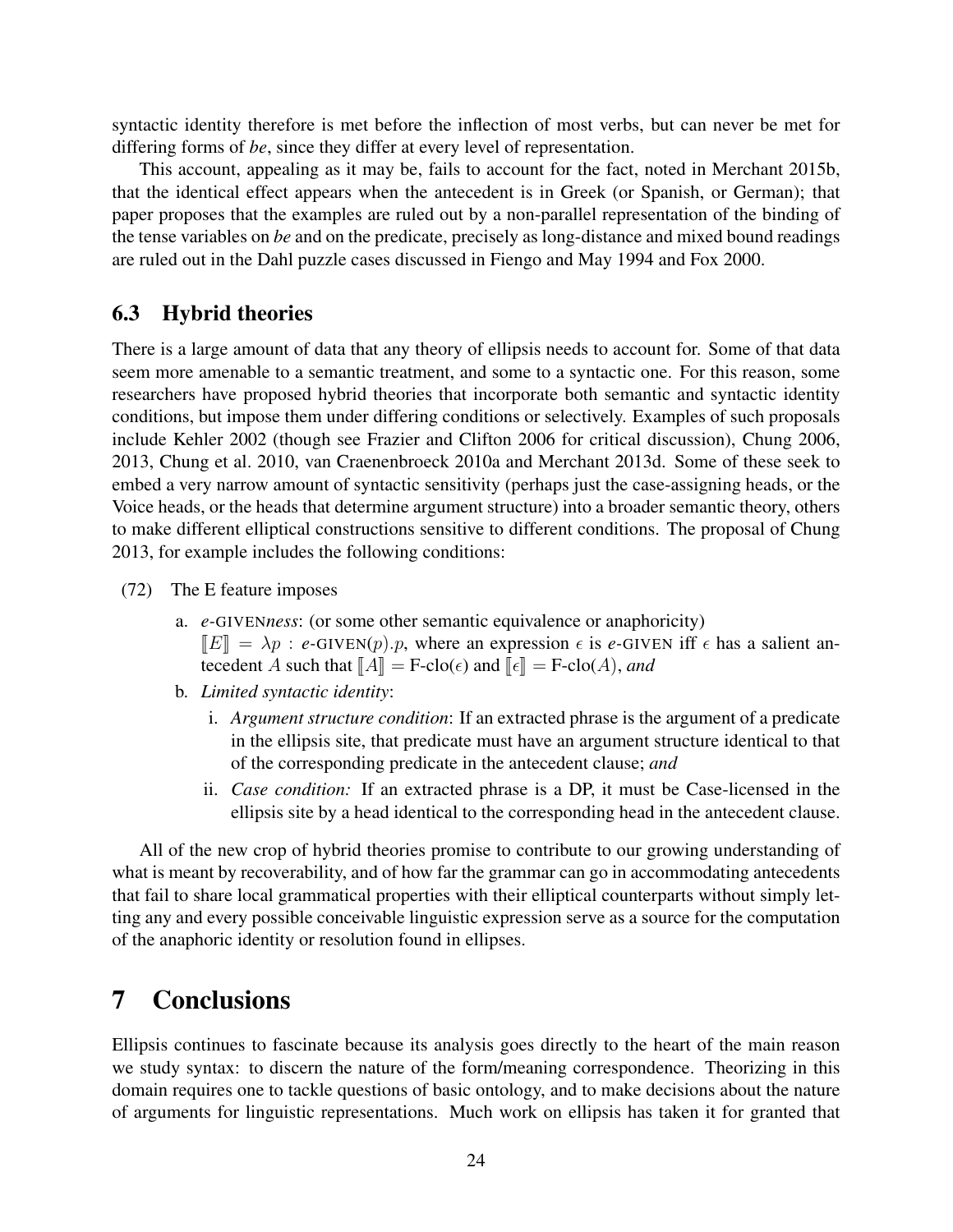elliptical structures (and the way we derive their meanings) should be parallel to nonelliptical structures, and that theorizing about the two should be uniform. Indeed, this imperative underlies much work in theoretical linguistics more generally, and has been named the 'structural uniformity' assumption:

Structural Uniformity An apparently defective or misordered structure is regular in underlying structure and becomes distorted in the course of derivation. (Culicover and Jackendoff 2005:7)

Culicover and Jackendoff 2005 take this assumption to task and argue that in the domain of ellipsis in particular, it leads to unnecessary positing of unpronounced structures. One may respond that their own proposals, which eschew any kind of unpronounced structure at all, are an instance of a different kind of uniformity assumption:

Analytical Uniformity If a certain kind of meaning or use can be made in the absence of syntactic guides to that meaning or use, then syntactic guides are never needed for computing that meaning or use.<sup>8</sup>

It is clear that, given the richness of the empirical database in ellipsis, given the complexity of the analytical problems to which ellipsis gives rise, and given the nature of the conclusions one can and must draw from the analysis of ellipsis, theorizing in this domain would do well to beware the 'uniforms' of any stripe.

# References

- Abels, Klaus. 2003. Successive cyclicity, anti-locality, and adposition stranding. Doctoral Dissertation, University of Connecticut, Storrs.
- Abels, Klaus. 2009. Don't repair that island! It ain't broke. Paper presented at the University of the Basque Country, Vitoria/Gasteiz.
- Aelbrecht, Lobke. 2009. You have the right to remain silent: The syntactic licensing of ellipsis. Doctoral Dissertation, Catholic University of Brussels, Brussels.
- Aelbrecht, Lobke. 2010. *The syntactic licensing of ellipsis*. Amsterdam: John Benjamins.
- Agüero-Bautista, Calixto. 2007. Diagnosing cyclicity in sluicing. *Linguistic Inquiry* 38:413–444.
- Almeida, Diogo, and Masaya Yoshida. 2007. A problem for the preposition stranding generalization. *Linguistic Inquiry* 38:349–362.
- AnderBois, Scott. 2014. The semantics of sluicing: Beyond truth conditions. *Language* 90:887– 926.
- Arregi, Karlos. 2011. Ellipsis in split questions. *Natural Language and Linguistic Theory* 28:539– 592.
- Arregui, Ana, Charles Clifton Jr., Lyn Frazier, and Keir Moulton. 2006. Processing elided verb phrases with flawed antecedents: The recycling hypothesis. *Journal of Memory and Language* 55:232–246.
- Asher, Nicholas, Daniel Hardt, and Joan Busquets. 2001. Discourse parallelism, ellipsis, and ambiguity. *Journal of Semantics* 18:1–16.

<sup>8</sup>Alternatively, if some device D can relate a form F and meaning M, then whenever we have M, D is being used.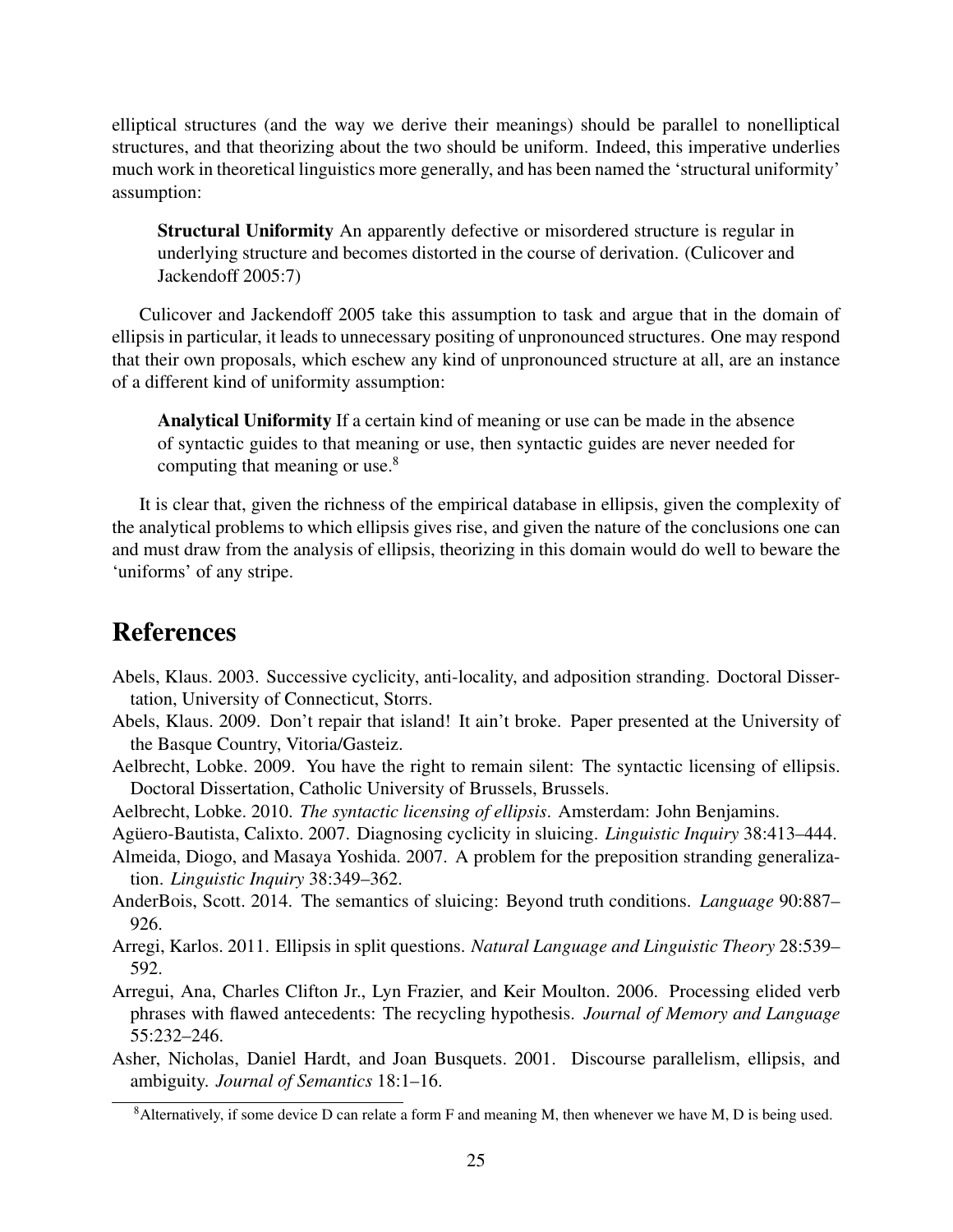- Baltin, Mark. 2012. Deletion vs. pro-forms: an overly simple dichotomy? *Natural Language and Linguistic Theory* 30:381–423.
- Barros, Matthew. 2014. Sluicing and identity in ellipsis. Doctoral Dissertation, Rutgers University, New Brunswick, NJ.
- Barros, Matthew, Patrick D. Elliott, and Gary Thoms. 2015. More variation in island repair: Clausal vs. non-clausal islands. In *Proceedings of Chicago Linguistics Society 49*, ed. Helena Aparicio Terrasa, Katie Franich, Gallagher Flinn, Asia Pietraszko, and Tamara Vardomskaya, volume 49. Chicago, Ill.: Chicago Linguistics Society.
- Barton, Ellen. 1990. *Nonsentential constituents: A theory of grammatical structure and pragmatic interpretation*. Amsterdam: John Benjamins.
- Barton, Ellen. 2006. Toward a nonsentential analysis in generative grammar. In *The syntax of nonsententials: Multidisciplinary perspectives*, ed. Ljiljana Progovac, Kate Paesani, Eugenia Casielles, and Ellen Barton, 11–32. Amsterdam: John Benjamins.
- Bennett, Ryan, Emily Elfner, and James McCloskey. 2015. Prosody, focus, and ellipsis in Irish. Ms., Yale, University of British Columbia, and University of California, Santa Cruz.
- Bentzen, Kristine, Peter Svenonius, and Jason Merchant. 2013. Deep properties of surface pronouns: Pronominal predicate anaphors in Norwegian and German. *Journal of Comparative Germanic Linguistics* 16:97–125.
- Bošković, Željko. 2014. Now I'm a phase, now I'm not a phase: On the variability of phases with extraction and ellipsis. *Linguistic Inquiry* 45:27–90.
- Casielles, Eugenia. 2006. Big questions, small answers. In *The syntax of nonsententials*, ed. Ljiljana Progovac, Kate Paesani, Eugenia Casielles, and Ellen Barton, 117–145. Amsterdam: John Benjamins.
- Chao, Wynn. 1987. On ellipsis. Doctoral Dissertation, University of Massachusetts, Amherst.
- Chomsky, Noam. 1965. *Aspects of the theory of syntax*. Cambridge, Massachusetts: MIT Press.
- Chung, Sandra. 2006. Sluicing and the lexicon: The point of no return. In *Proceedings of the annual meeting of the Berkeley Linguistics Society 31*, ed. Rebecca T. Cover and Yuni Kim, 73–91. Berkeley, Calif.: Berkeley Linguistics Society.
- Chung, Sandra. 2013. Syntactic identity in sluicing: How much, and why. *Linguistic Inquiry* 44:1–39.
- Chung, Sandra, William A. Ladusaw, and James McCloskey. 1995. Sluicing and Logical Form. *Natural Language Semantics* 3:239–282.
- Chung, Sandra, William A. Ladusaw, and James McCloskey. 2010. Sluicing(:) Between structure and inference. In *Representing language: Essays in honor of Judith Aissen*, ed. Line Mikkelsen, Eric Potsdam, and Rodrigo Gutiérrez-Bravo. Santa Cruz, Calif.: Linguistics Research Center Publications.
- Coppock, Elizabeth. 2001. Gapping: in defense of deletion. In *Proceedings of the 37th Annual Meeting of the Chicago Linguistics Society*, ed. Mary Andronis, Christoper Ball, Heidi Elston, and Sylvain Neuvel, 133–148. Chicago, Ill.: Chicago Linguistics Society.
- Corver, Norbert, and Marjo van Koppen. 2010. Ellipsis in Dutch possessive noun phrases: A micro-comparative approach. *Journal of Comparative Germanic Linguistics* 13:99–140.
- Corver, Norbert, and Marjo van Koppen. 2011. NP-ellipsis with adjectival remnants: a microcomparative perspective. *Natural Language and Linguistic Theory* 29:371–421.
- van Craenenbroeck, Jeroen. 2010a. Invisible last resort: A note on clefts as the underlying source for sluicing. *Lingua* 120:1714–1726.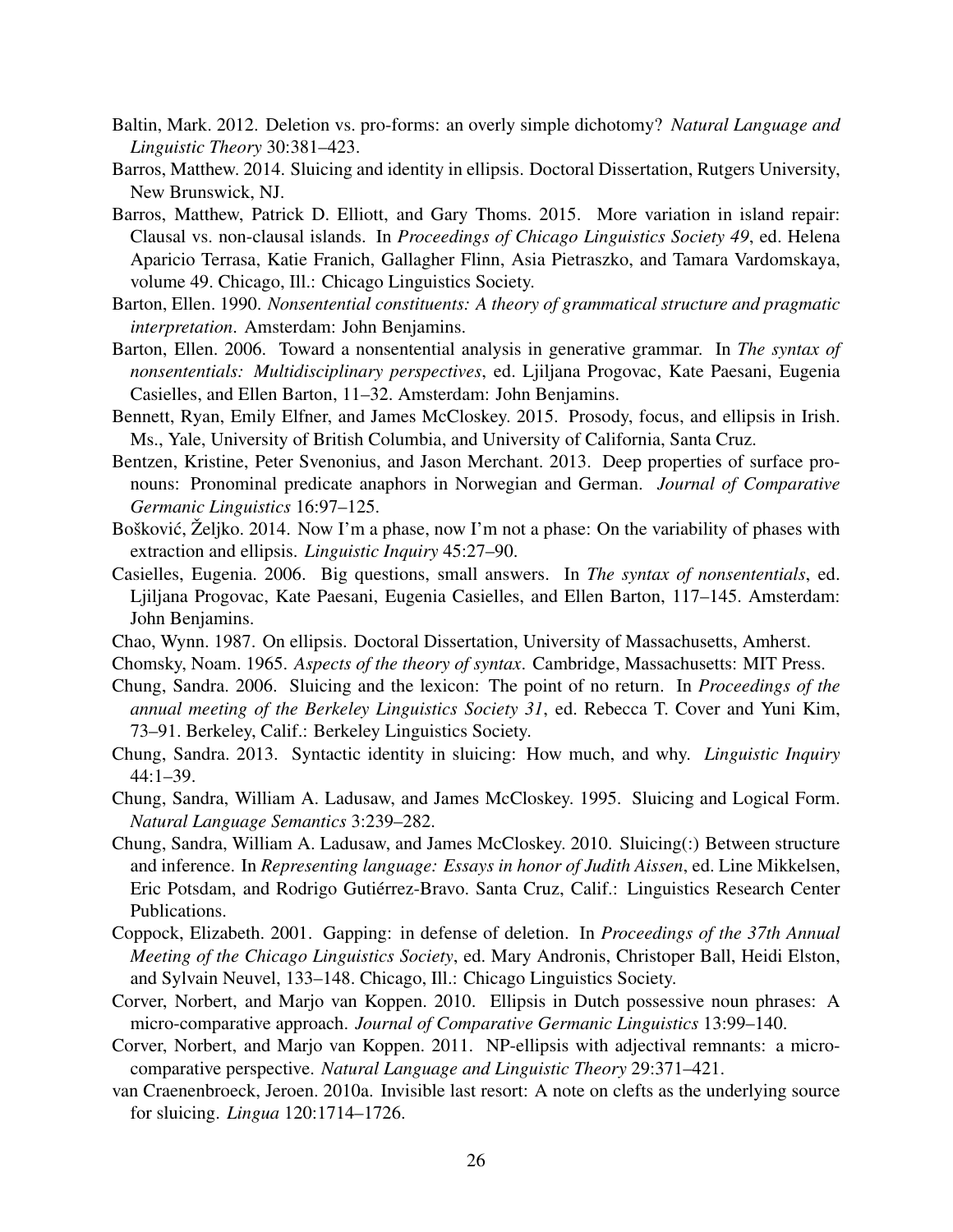- van Craenenbroeck, Jeroen. 2010b. *The syntax of ellipsis: Evidence from Dutch dialects*. New York, NY: Oxford University Press.
- van Craenenbroeck, Jeroen, and Anikó Lipták. 2006. The crosslinguistic syntax of sluicing: Evidence from Hungarian relatives. *Syntax* 9:248–274.
- van Craenenbroeck, Jeroen, and Anikó Lipták. 2013. What sluicing can do, what it can't and in which language: On the cross-linguistic syntax of ellipsis. In *Diagnosing syntax*, ed. Lisa L.-S. Cheng and Norbert Corver. Oxford: Oxford University Press.
- van Craenenbroeck, Jeroen, and Jason Merchant. 2013. Elliptical phenomena. In *The Cambridge handbook of generative syntax*, ed. Marcel den Dikken, 1427–1520. Cambridge University Press.
- Culicover, Peter W., and Ray Jackendoff. 2005. *Simpler Syntax*. Oxford: Oxford University Press.
- Cyrino, Sonia, and Gabriela Matos. 2002. VP-ellipsis in European and Brazilian Portuguese: a comparative analysis. *Journal of Portuguese Linguistics* 1:177–195.
- Cyrino, Sonia, and Gabriela Matos. 2005. Local licensers and recovering in VP ellipsis. *Journal of Portuguese Linguistics* 4:79–112.
- Dalrymple, Mary. 1991. Against reconstruction in ellipsis. Unpublished ms., Xerox-PARC and CSLI.
- Dalrymple, Mary, Stuart M. Sheiber, and Fernando C. N. Pereira. 1991. Ellipsis and higher-order unification. *Linguistics and Philosophy* 14:399–452.
- Depiante, Marcela A. 2001. On null complement anaphora in Spanish and Italian. *Probus* 13:193– 221.
- Fiengo, Robert, and Robert May. 1994. *Indices and identity*. Cambridge, Massachusetts: MIT Press.
- Fortin, Catherine. 2007. Indonesian sluicing and verb phrase ellipsis: Description and explanation in a minimalist framework. Doctoral Dissertation, University of Michigan, Ann Arbor.
- Fox, Danny. 2000. *Economy and semantic interpretation*. Cambridge, Massachusetts: MIT Press.
- Fox, Danny, and Howard Lasnik. 2003. Successive-cyclic movement and island repair: the difference between Sluicing and VP-ellipsis. *Linguistic Inquiry* 34:143–154.
- Frazier, Lyn. 2008. Processing ellipsis: A processing solution to the undergeneration problem? In *Proceedings of the 26th West Coast Conference on Formal Linguistics*, ed. Charles B. Chang and Hannah J. Haynie, 21–32. Somerville, Mass.: Cascadilla Proceedings Project.
- Frazier, Lyn, and Charles Clifton, Jr. 2006. Ellipsis and discourse coherence. *Linguistics and Philosophy* 29:315–346.
- Fu, Jingqi, Tom Roeper, and Hagit Borer. 2001. The VP within process nominals: evidence from adverbs and the VP anaphor *do so*. *Natural Language and Linguistic Theory* 19:549–582.
- Gardent, Claire, Michael Kohlhase, and Karsten Konrad. 1998. Higher-order colored unification: A linguistic application. *Technique et Science Informatique* 18:181–209.
- Gengel, Kirsten. 2013. *Pseudogapping and ellipsis*. Oxford: Oxford University Press.
- Ginzburg, Jonathan, and Ivan A. Sag. 2000. *Interrogative investigations*. Stanford, Calif.: CSLI Publications.
- Goldberg, Lotus Madelyn. 2005. Verb-stranding VP ellipsis: A cross-linguistic study. Doctoral Dissertation, McGill University, Montreal.
- Gribanova, Vera. 2013a. A new argument for verb-stranding verb phrase ellipsis. *Linguistic Inquiry* 44:145–157.
- Gribanova, Vera. 2013b. Verb-stranding verb phrase ellipsis and the structure of the Russian verbal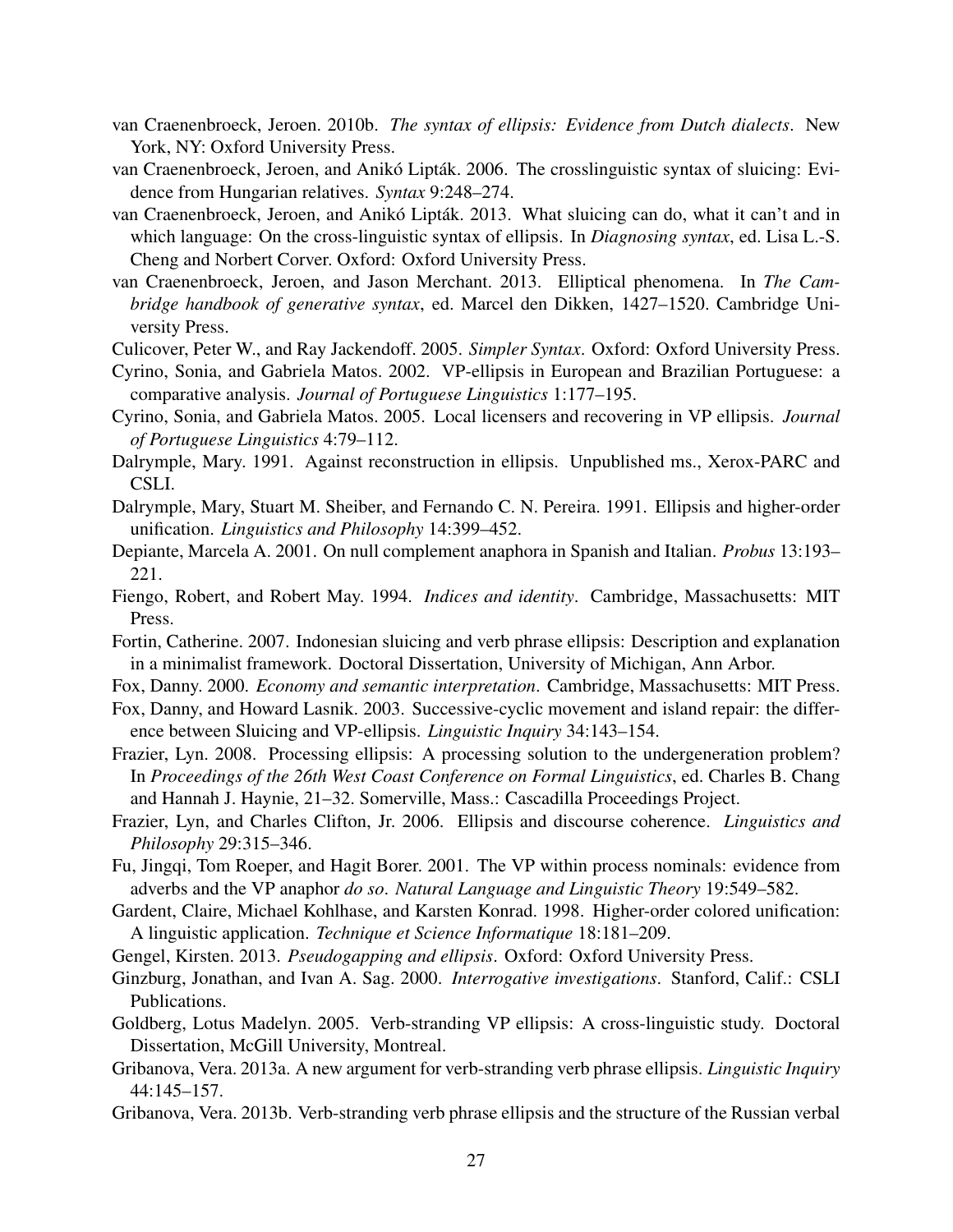complex. *Natural Language and Linguistic Theory* 31:91–136.

- Griffiths, James, and Anikó Lipták. 2014. Contrast and island sensitivity in clausal ellipsis. *Syntax* 17:189–234.
- Ha, Seungwan. 2008. Contrastive focus: Licensor for Right Node Raising. In *Proceedings of NELS 37*, ed. Emily Elfner and Martin Walkow, volume 1, 247–260. Amherst, Mass.: GLSA, University of Massachusetts.
- Haïk, Isabelle. 1987. Bound VPs that need to be. *Linguistics and Philosophy* 10:503–530.
- Hankamer, Jorge. 1979. *Deletion in coordinate structures*. New York: Garland Publishing, Inc.
- Hankamer, Jorge, and Ivan A. Sag. 1976. Deep and surface anaphora. *Linguistic Inquiry* 7:391– 428.
- Hardt, Daniel. 1993. Verb phrase ellipsis: Form, meaning and processing. Doctoral Dissertation, University of Pennsylvania.
- Hardt, Daniel. 1999. Dynamic interpretation of verb phrase ellipsis. *Linguistics and Philosophy* 22:185–219.
- Hartmann, Katharina. 2000. *Right Node Raising and gapping: Interface conditions on prosodic deletion*. Amsterdam: John Benjamins.
- Hendriks, Petra. 2004. Coherence relations, ellipsis and contrastive topics. *Journal of Semantics* 21:375–414.
- Hendriks, Petra, and Jennifer Spenader. 2005. Why be silent? Some functions of ellipsis in natural language. In *Proceedings of the ESSLLI '05 workshop on cross-modular approaches to ellipsis*, 29–35.
- Hennig, Mathilde, ed. 2013. *Die Ellipse: Neue Perspektive auf ein altes Phänomen*. Berlin: De Gruyter.
- Huang, C.-T. James. 1988. *Wo pao de kuai* and Chinese phrase structure. *Language* 64:274–311.
- Jacobson, Pauline. 1992. Antecedent contained deletion in a variable-free semantics. In *SALT 2*, ed. Chris Barker and David Dowty, 193–213.
- Jacobson, Pauline. 2016. The short answer: Implications for direct compositionality (and vice versa). *Language* 92:331–375.
- Johnson, Kyle. 1996. In search of the English middle field. Ms., University of Massachusetts, Amherst.
- Johnson, Kyle. 2001. What VP ellipsis can do, and what it can't, but not why. In *The handbook of contemporary syntactic theory*, ed. Mark Baltin and Chris Collins, 439–479. Oxford: Blackwell Publishers.
- Johnson, Kyle. 2004. How to be quiet. In *Proceedings from the 40th Annual Meeting of the Chicago Linguistic Society*, ed. Nikki Adams, Adam Cooper, Fey Parrill, and Thomas Wier, 1–20.
- Johnson, Kyle, ed. 2008. *Topics in ellipsis*. Cambridge: Cambridge University Press.
- Johnson, Kyle. 2009. Gapping is not (VP) ellipsis. *Linguistic Inquiry* 40:289–328.
- Keenan, Edward. 1971. Names, quantifiers, and the sloppy identity problem. *Papers in Linguistics* 4:211–232.
- Kehler, Andrew. 2002. *Coherence in discourse*. Stanford, Calif.: CSLI Publications.
- Kempson, Ruth, Wilfried Meyer-Viol, and Dov Gabbay. 1999. VP ellipsis: Toward a dynamic, structural account. In *Fragments: Studies in ellipsis and gapping*, ed. Shalom Lappin and Elabbas Benmamoun, 227–289. Oxford University Press.
- Kennedy, Chris, and Jason Merchant. 2000. Attributive comparative deletion. *Natural Language*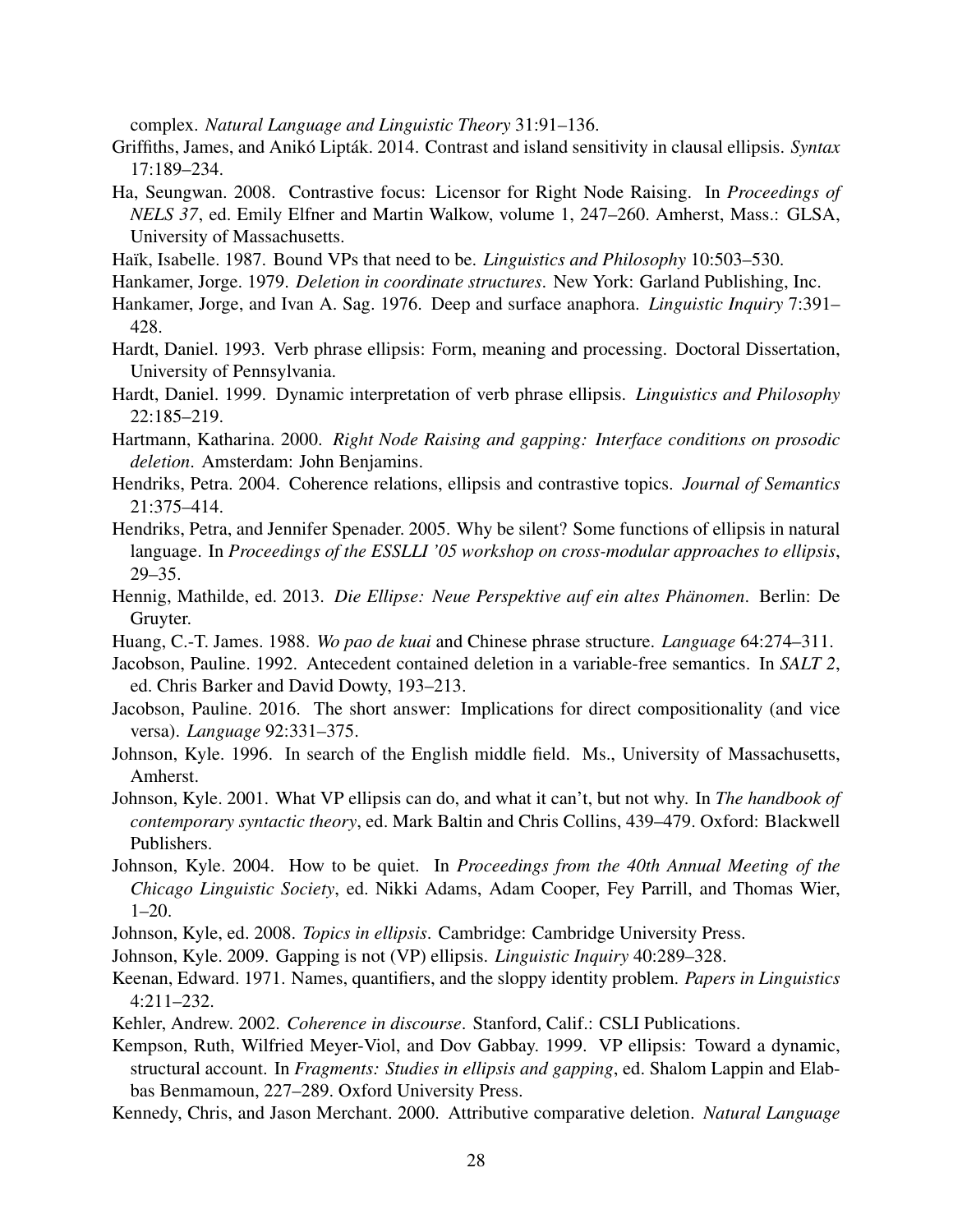*and Linguistic Theory* 18:89–146.

- Kim, Christina S., Gregory M. Kobele, Jeffrey T. Runner, and John T. Hale. 2011. The acceptability cline in VP ellipsis. *Syntax* 14:318–354.
- Klein, Wolfgang. 1985. Ellipse, Fokusgliederung und thematischer Stand. In *Ellipsen und fragmentarische Ausdrücke*, ed. Reinhard Meyer-Hermann and Hannes Rieser, 1–24. Tübingen: Niemeyer.
- Kobele, Gregory M. 2012. Eliding the derivation: A Minimalist formalization of ellipsis. In *Proceedings of the HPSG 2012 conference*, ed. Stefan Müller. Stanford, Calif.: CSLI Publications.
- Kobele, Gregory M. 2015. LF-copying without LF. *Lingua* 166, part B:236–259.
- Kratzer, Angelika. 1996. Severing the external argument from its verb. In *Phrase structure and the lexicon*, ed. Johan Rooryck and Laurie Zaring, 109–137. Dordrecht, The Netherlands: Kluwer Academic Publishers.
- Landau, Idan. 2013. *Control in generative grammar: A research companion*. Cambridge: Cambridge University Press.
- Lappin, Shalom. 1992. The syntactic basis of ellipsis resolution. In *Proceedings of the Stuttgart Ellipsis Workshop*, ed. Steve Berman and Arild Hestvik. Stuttgart.
- Lappin, Shalom. 1996. The interpretation of ellipsis. In *The handbook of contemporary semantic theory*, ed. Shalom Lappin, 145–175. Oxford: Blackwell.
- Lappin, Shalom. 1999. An *HPSG* account of antecedent-contained ellipsis. In *Fragments: Studies in ellipsis and gapping*, ed. Shalom Lappin and Elabbas Benmamoun, 68–97. Oxford University Press.
- Lasnik, Howard. 1995. Case and expletives revisited: On greed and other human failings. *Linguistic Inquiry* 26:615–634.
- Lasnik, Howard. 2001. When can you save a structure by destroying it? In *Proceedings of the North East Linguistic Society 31*, ed. Minjoo Kim and Uri Strauss, 301–320. Georgetown University: GLSA.
- Lechner, Winfried. 2001. Reduced and phrasal comparatives. *Natural Language and Linguistic Theory* 19:683–735.
- Lipták, Anikó, and Andrés L. Saab. 2014. No N-raising out of NPs in Spanish: ellipsis as a diagnostic of head movement. *Natural Language and Linguistic Theory* 32:1247–1271.
- Lobeck, Anne. 1995. *Ellipsis: Functional heads, licensing and identification*. New York: Oxford University Press.
- Lopes, Ruth E. Vasconcellos, and Ana Lúcia Santos. 2014. VP-ellipsis comprehension in European and Brazilian Portuguese. In *New directions in the acquisition of romance languages*, ed. João Costa, Alexandra Fiéis, M. João Freitas, Maria Lobo, and Ana Lúcia Santos, 181–201. Newcastle upon Tyne: Cambridge Scholars Publishing.
- Ludlow, Peter. 2005. A note on alleged cases of non-sentential speech. In *Non-sentential speech*, ed. Ray Eluguardo and Robert Stainton. Kluwer.
- McCloskey, James. 1991. Clause structure, ellipsis and proper government in Irish. *Lingua* 85:259–302.
- Merchant, Jason. 1998. 'Pseudosluicing': Elliptical clefts in Japanese and English. In *ZAS Working Papers in Linguistics 10*, ed. Artemis Alexiadou, Nanna Fuhrhop, Paul Law, and Ursula Kleinhenz, 88–112. Berlin: Zentrum für Allgemeine Sprachwissenschaft.
- Merchant, Jason. 2001. *The syntax of silence: Sluicing, islands, and the theory of ellipsis*. Oxford: Oxford University Press.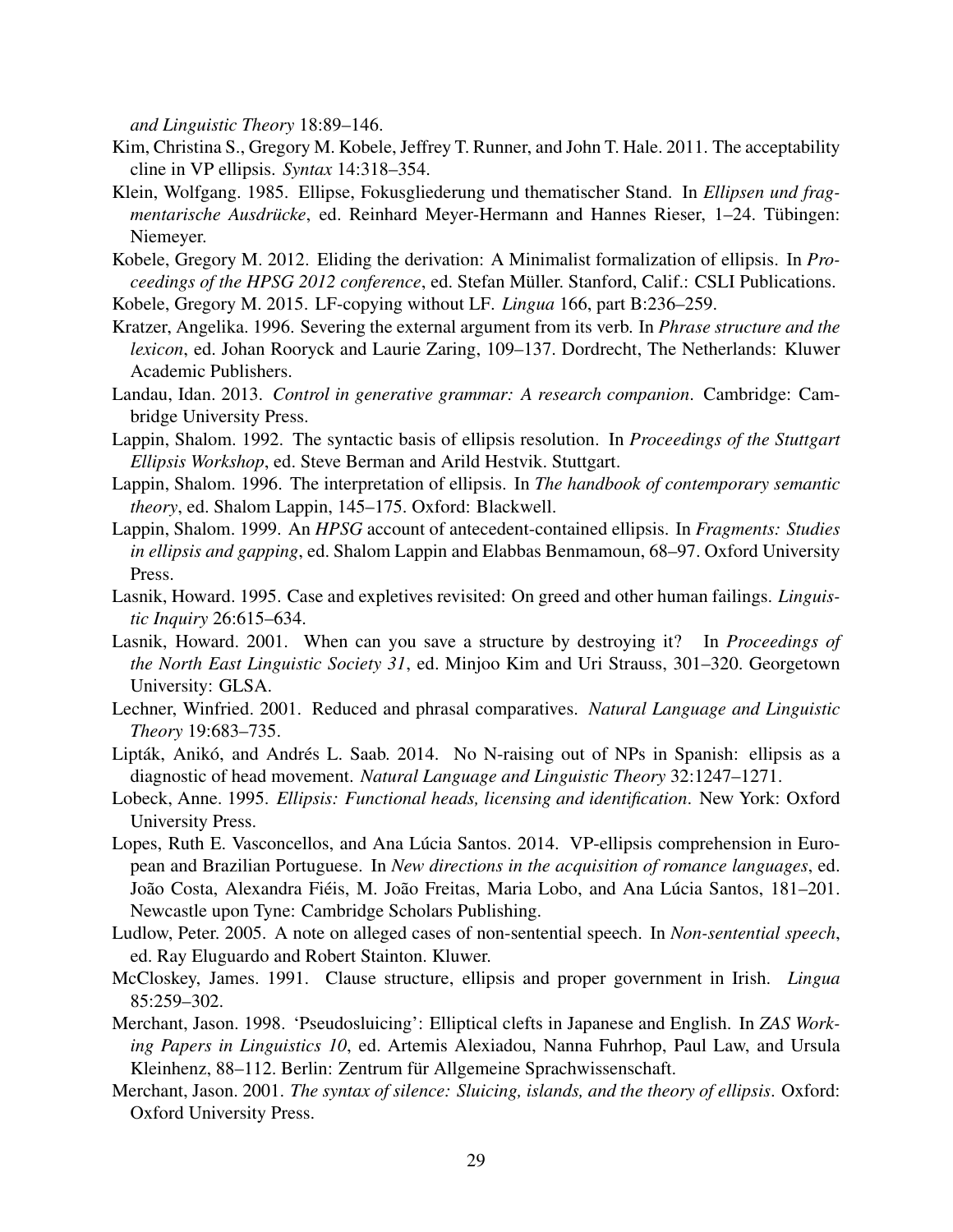Merchant, Jason. 2004. Fragments and ellipsis. *Linguistics and Philosophy* 27:661–738.

- Merchant, Jason. 2008. Variable island repair under ellipsis. In *Topics in ellipsis*, ed. Kyle Johnson, 132–153. Cambridge: Cambridge University Press.
- Merchant, Jason. 2009. Phrasal and clausal comparatives in Greek and the abstractness of syntax. *Journal of Greek Linguistics* 9:134–164.
- Merchant, Jason. 2010. Three kinds of ellipsis. In *Context-dependence, perspective, and relativity*, ed. Francois Recanati, Isidora Stojanovic, and Neftalí Villanueva, 1–52. Berlin: Mouton de ´ Gruyter.
- Merchant, Jason. 2013a. Diagnosing ellipsis. In *Diagnosing syntax*, ed. Lisa Lai-Shen Cheng and Norbert Corver, 537–542. Oxford: Oxford University Press.
- Merchant, Jason. 2013b. Polarity items under ellipsis. In *Diagnosing syntax*, ed. Lisa Lai-Shen Cheng and Norbert Corver, 441–462. Oxford: Oxford University Press.
- Merchant, Jason. 2013c. Revisiting conditions on predicate anaphora. In *The core and the periphery: Data-driven perspectives on syntax inspired by Ivan A. Sag*, ed. Philip Hofmeister and Elisabeth Norcliffe, 1–4. Stanford, Calif.: CSLI Publications.
- Merchant, Jason. 2013d. Voice and ellipsis. *Linguistic Inquiry* 44:77–108.
- Merchant, Jason. 2014. Gender mismatches under nominal ellipsis. *Lingua* 151:9–32.
- Merchant, Jason. 2015a. How much context is enough? Two cases of span-conditioned stem allomorphy. *Linguistic Inquiry* 46:273–304.
- Merchant, Jason. 2015b. On ineffable predicates: Bilingual Greek-English code-switching under ellipsis. *Lingua* 166:199–213.
- Merchant, Jason. 2016. An embarrassment of riches? cutting up the elliptical pie. *Theoretical Linguistics* .
- Merchant, Jason, Lyn Frazier, Clifton, Jr. Charles, and Thomas Weskott. 2013. Fragment answers to questions: A case of inaudible syntax. In *Brevity*, ed. Laurence Goldstein, 21–35. Oxford: Oxford University Press.
- Messick, Troy, and Gary Thoms. 2016. Ellipsis, economy, and the (non)uniformity of traces. *Linguistic Inquiry* 47:306–332.
- Miller, Philip H. 2011. The use of the English verbal anaphor "do so" in discourse: descriptive analysis and theoretical consequences. Paper presented at Typology and Language Universals workshop, University of Paris 7.
- Miller, Philip H., and Geoffrey K. Pullum. 2013. Exophoric VP ellipsis. In *The core and the periphery: Data-driven perspectives on syntax inspired by Ivan A. Sag*, ed. Philip Hofmeister and Elisabeth Norcliffe, 5–32. Stanford, Calif.: CSLI Publications.
- Morgan, Jerry L. 1973. Sentence fragments and the notion 'sentence'. In *Issues in linguistics*, ed. Braj Kachru, Robert Lees, Yakov Malkiel, Angelina Pietrangeli, and Sol Saporta, 719–751. Urbana: University of Illinois Press.
- Müller, Gereon. 1998. *Incomplete category fronting: A derivational approach to remnant movement in German*. Dordrecht: Kluwer.
- Nykiel, Joanna, and Ivan Sag. 2008. Sluicing and stranding. Ms., University of Silesia and Stanford University.
- Ott, Dennis. 2014. An ellipsis approach to contrastive left-dislocation. *Linguistic Inquiry* 45:269– 303.
- Ott, Dennis, and Mark de Vries. 2015. Right-dislocation as deletion. *Natural Language and Linguistic Theory* 33.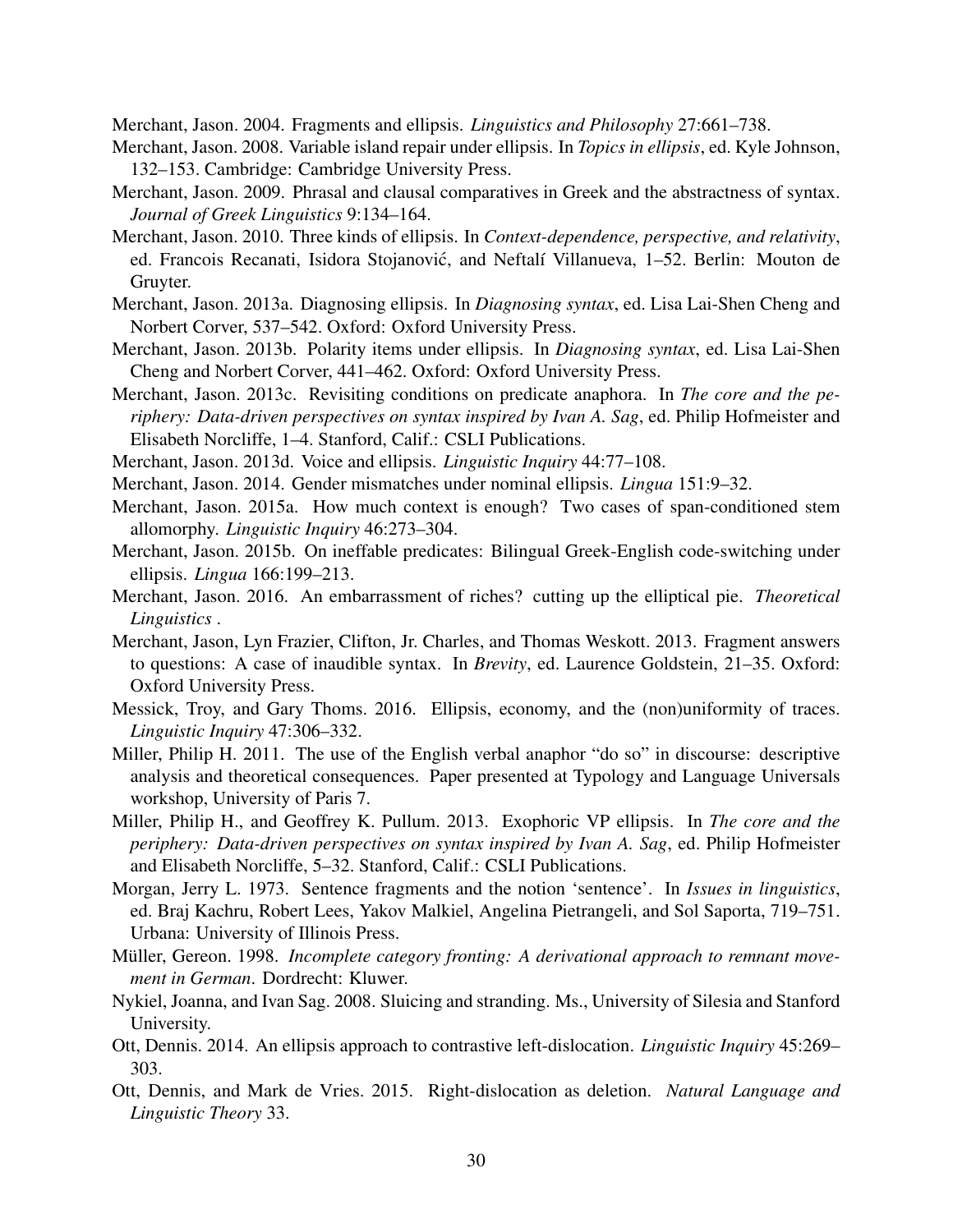- Postal, Paul. 2001. Parasitic and pseudoparasitic gaps. In *Parasitic gaps*, ed. Peter Culicover and Paul Postal, 253–313. Cambridge, Massachusetts: MIT Press.
- Potsdam, Eric. 1997. English verbal morphology and VP ellipsis. In *Meeting of the North Eastern Linguistic Society*. GLSA.
- Potsdam, Eric. 2007. Evidence for semantic identity under ellipsis from Malagasy sluicing. *Natural Language and Linguistic Theory* 25:577–613.
- Potts, Christopher, Ash Asudeh, Seth Cable, Yurie Hara, Eric McCready, Luis Alonso-Ovalle, Rajesh Bhatt, Christopher Davis, Angelika Kratzer, Tom Roeper, and Martin Walkow. 2009. Expressives and identity conditions. *Linguistic Inquiry* 40:356–366.
- Progovac, Ljiljana, Kate Paesani, Eugenia Casielles, and Ellen Barton. 2006a. Epilogue: Wherefrom and whereto? In *The syntax of nonsententials: Multidisciplinary perspectives*, ed. Ljiljana Progovac, Kate Paesani, Eugenia Casielles, and Ellen Barton, 323–353. Amsterdam: John Benjamins.
- Progovac, Ljiljana, Kate Paesani, Eugenia Casielles, and Ellen Barton. 2006b. Introduction. In *The syntax of nonsententials*, ed. Ljiljana Progovac, Kate Paesani, Eugenia Casielles, and Ellen Barton, 1–10. Amsterdam: John Benjamins.
- Reich, Ingo. 2008. Ellipsis. In *Handbook of semantics*, ed. Klaus von Heusinger, Claudia Maienborn, and Paul Portner. Berlin: Mouton de Gruyter.
- Reinhart, Tanya. 1991. Elliptic conjunctions non-quantificational LF. In *The chomskyan turn*, ed. Asa Kasher, 360–384. Cambridge, Massachusetts: Blackwell Publishers.
- Rivero, María-Luisa. 1990. The location of nonactive voice in Albanian and Modern Greek. *Linguistic Inquiry* 21:135–146.
- Roberts, Ian. 1998. Have/be raising, move F, and procrastinate. *Linguistic Inquiry* 29:113–125.
- Rodrigues, Cilene, Andrew Nevins, and Luis Vicente. 2009. Cleaving the interactions between sluicing and preposition stranding. In *Romance languages and linguistic theory 2006*, ed. Torck and W. Leo Wetzels, 245–270. Amsterdam: John Benjamins.
- Rooth, Mats. 1992. A theory of focus interpretation. *Natural Language Semantics* 1:117–121.
- Ross, John Robert. 1969. Guess who? In *Proceedings of the Fifth annual meeting of the Chicago Linguistics Society*, ed. Robert I. Binnick, Alice Davison, Georgia M. Green, and Jerry L. Morgan, 252–286. Chicago, Illinois.
- Saab, Andrés, and Pablo Zdrojewski. 2012. Anti-repair effects under ellipsis. In *Romance languages and linguistic theory 2010: Selected papers from 'Going Romance' Leiden 2010*, ed. Irene Franco, Sara Lusini, and Andrés Saab, 177–202. Amsterdam: John Benjamins.
- Saab, Andrés L. 2009. Hacía una teoría de la identidad parcial en la elipsis. Doctoral Dissertation, University of Buenos Aires.
- Saab, Andrés L., and Anikó Lipták. To appear. Movement and deletion after syntax: licensing by ellipsis reconsidered. *Studia Linguistica* .
- Sag, Ivan A. 1976. Deletion and logical form. Doctoral Dissertation, Massachusetts Institute of Technology, Cambridge, Massachusetts.
- Sag, Ivan A., and Jorge Hankamer. 1984. Toward a theory of anaphoric processing. *Linguistics and Philosophy* 7:325–345.
- San Pietro, Steve, Jason Merchant, and Ming Xiang. 2012. Accounting for voice mismatch in ellipsis. In *Proceedings of the 30th West Coast Conference on Formal Linguistics*, ed. Nathan Arnett and Ryan Bennett, 303–312. Somerville, Mass.: Cascadilla Press.
- Shopen, Timothy. 1972. A generative theory of ellipsis: A consideration of the linguistic use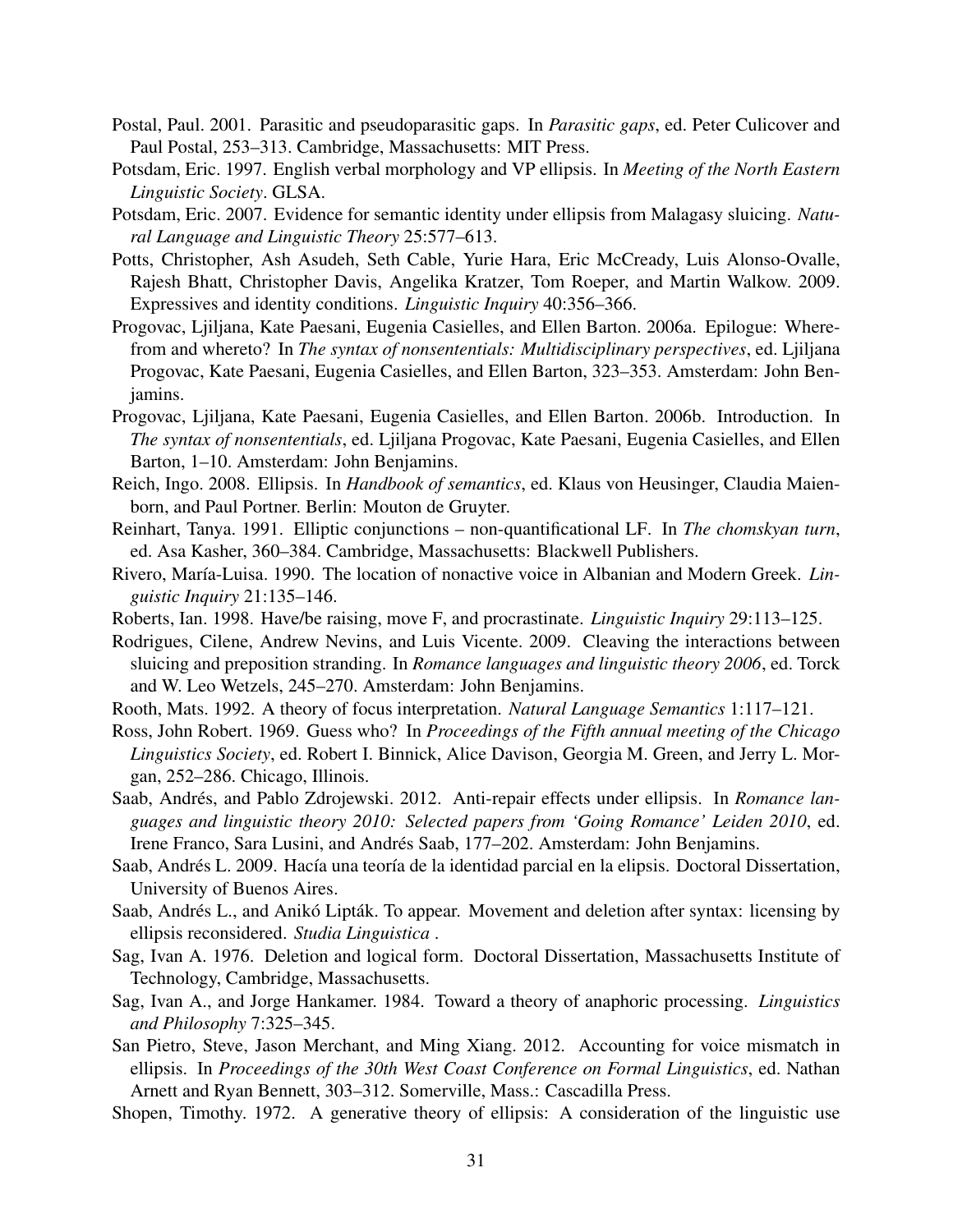of silence. Doctoral Dissertation, University of California, Los Angeles; Reproduced by the Indiana University Linguistics Club, Urbana, Ill.

Stainton, Robert. 2006. *Words and thoughts*. Oxford: Oxford University Press.

- Stjepanović, Sandra. 2008. P-stranding under sluicing in a non-P-stranding language? *Linguistic Inquiry* 39:179–190.
- Stjepanović, Sandra. 2012. Two cases of violation repair under sluicing. In *Sluicing: Crosslinguistic perspectives*, ed. Jason Merchant and Andrew Simpson, 68–82. Oxford: Oxford University Press.
- Szczegelniak, Adam. 2005. All sluiced up, but no alleviation in sight... Ms., Boston College.
- Tancredi, Christopher. 1992. Deletion, deaccenting and presupposition. Doctoral Dissertation, Massachusetts Institute of Technology, Cambridge.
- Temmerman, Tanja. 2012. Multidominance, ellipsis, and quantifier scope. Doctoral Dissertation, Leiden University, Leiden.
- Temmerman, Tanja. 2013. The syntax of Dutch embedded fragment answers: On the PF-theory of islands and the WH/sluicing correlation. *Natural Language and Linguistic Theory* 31:235–285.
- Thoms, Gary. 2014. MaxElide and clause structure in Scottish Gaelic. *Linguistic Inquiry* 45:158– 168.
- Thoms, Gary. 2016. Short answers in Scottish Gaelic and their theoretical implications. *Natural Language and Linguistic Theory* 34:351–391.
- Toosarvandani, Maziar. 2008. Wh-movement and the syntax of sluicing. *Journal of Linguistics* 44:677–722.
- Toosarvandani, Maziar. 2009. Ellipsis in Farsi complex predicates. *Syntax* 12:60–92.
- Toosarvandani, Maziar. 2013. Corrective *but* coordinates clauses not always but sometimes. *Natural Language and Linguistic Theory* 31:827–863.
- Ueno, Yoshio. 2015. *An automodular view of ellipsis*. Tokyo: Waseda Univerity Press.
- Vicente, Luis. 2006. Negative short replies in Spanish. In *Linguistics in the netherlands 2006*, ed. Jeroen van de Weijer and Los, 199–211. John Benjamins.
- Vicente, Luis. 2008. Syntactic isomorphism and non-isomorphism under ellipsis. Ms., University of California, Santa Cruz.
- Vicente, Luis. 2015. Morphological case mismatches under sluicing. *Snippets* 29:16–17.
- Warner, Anthony. 1985. *The structure of English auxiliaries: A phrase structure grammar*. Bloomington, Indiana: Indiana University Linguistics Club.
- Wasow, Thomas. 1972. Anaphoric relations in English. Doctoral Dissertation, MIT, Cambridge, Massachusetts.
- Weir, Andrew. 2014. Fragments and clausal ellipsis. Doctoral Dissertation, University of Massachusetts, Amherst, Mass.
- Williams, Edwin. 1977. Discourse and logical form. *Linguistic Inquiry* 8:101–139.
- Winkler, Susanne. 2005. *Ellipsis and focus in generative grammar*. Berlin: Mouton de Gruyter.
- Winkler, Susanne, and Kerstin Schwabe. 2003. Exploring the interfaces from the perspective of omitted structures. In *The interfaces: Deriving and interpreting omitted structures*, ed. Susanne Winkler and Kerstin Schwabe, 1–26. Amsterdam: John Benjamins.
- Wurmbrand, Susi. 2013. Stripping and topless complements. Ms., University of Connecticut.
- Xiang, Ming, Julian Grove, and Jason Merchant. 2014. Ellipsis sites induce structural priming effects. Ms., University of Chicago.
- Yoshida, Masaya. 2010. "Antecedent-contained" sluicing. *Linguistic Inquiry* 41:348–356.